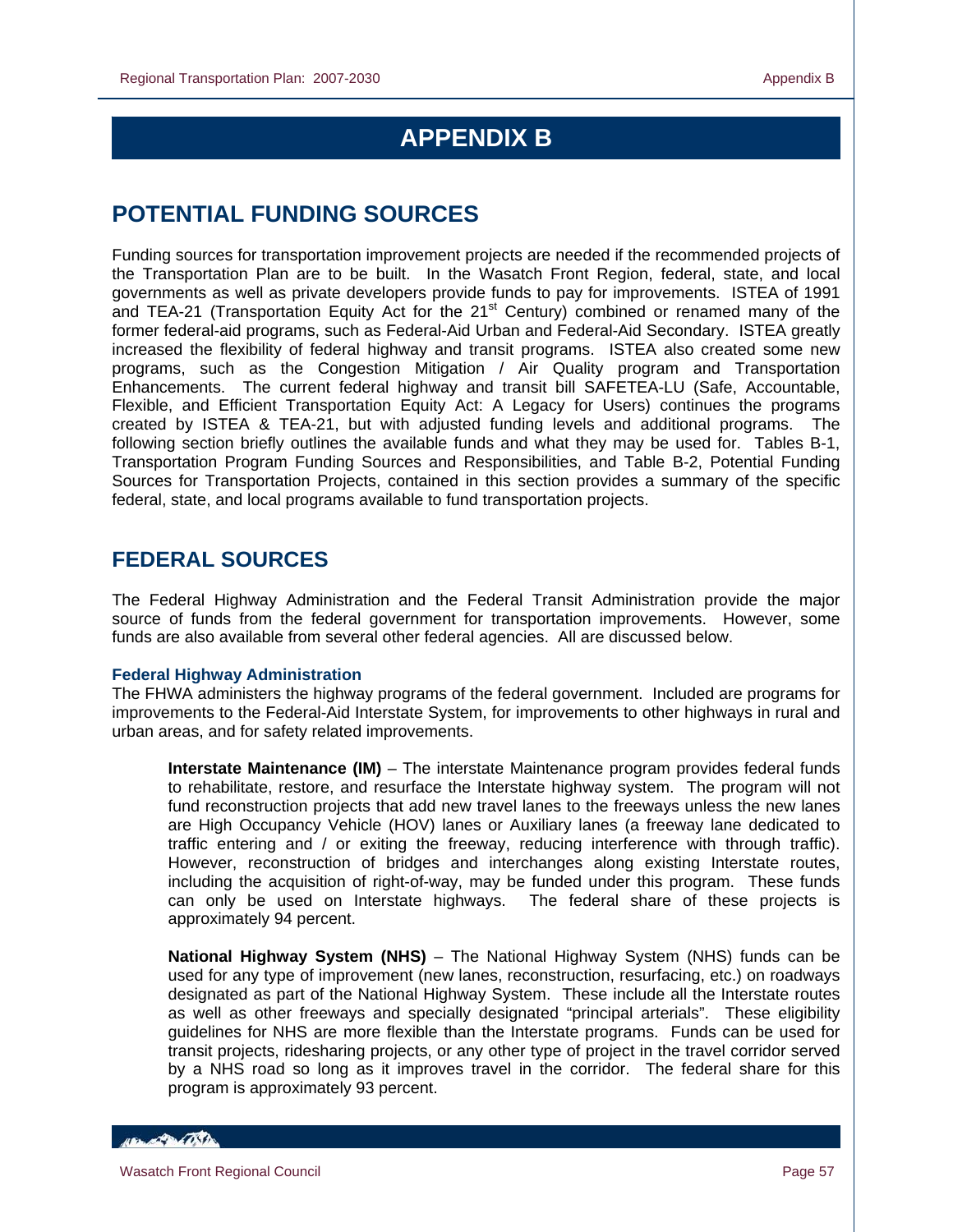**Surface Transportation Program (STP)** – The STP program is one of several Surface Transportation Programs that provide funds for projects not on the Interstate System or the National Highway System. The funds are intended to benefit any road that is functionally classified as a collector or higher for urban streets or as a major collector or higher for rural areas. The type of projects may range from rehabilitation to new construction. Eligible safety projects include Hazard Elimination, Railroad Crossings, and Railroad Protective Devices. These funds may also be used for transit projects. The federal share for STP projects is 93 percent.

**STP – Small-Urban (STP)** – These funds may be spent on projects within cities that have a population between 5,000 and 50,000 and are outside of urbanized areas. It is part of the STP program. Local jurisdictions can apply for these funds through the Joint Highway Committee (JHC).

**STP – Non-Urban (STP)** – These funds may be spent on projects within cities that are outside of urbanized areas and that have a population under 5,000 as part of the STP program. Local jurisdictions outside the urbanized area can apply for these funds through the Joint Highway Committee (JHC).

**STP – Flexible (Any Area) (STP)** – These funds under the discretion of the Utah Transportation Commission provide flexible funding that may be used by the State and localities for projects on any Federal-aid highway, including the NHS, bridge projects on any functionally classified public road, transit capital projects, and intra-city and intercity bus terminals and facilities. A portion of funds reserved for rural areas may be spent on rural minor collectors.

**STP – Enhancement Program (TE)** – Ten percent of all STP funds must be spent on transportation enhancement projects. There is no single criterion or definition of what constitutes an "enhancement" project. Generally, however, the project should enhance the environment of motorists, transit users, pedestrians, or bicyclists. Restoration of historic transportation facilities is also an eligible type of project. Categories of eligible activities as listed in the legislation include. (note: all activities below must relate to surface transportation)

- Facilities for pedestrians and bicycles
- Safety and educational activities for pedestrians and bicyclists
- Scenic easements and scenic or historic sites
- Landscaping and other scenic beautification
- **Historic preservation**
- Rehabilitation & operation of historic transportation facilities
- **Preservation of abandoned railway corridors**
- **•** Control and removal of outdoor advertising

**BELLEVILLE**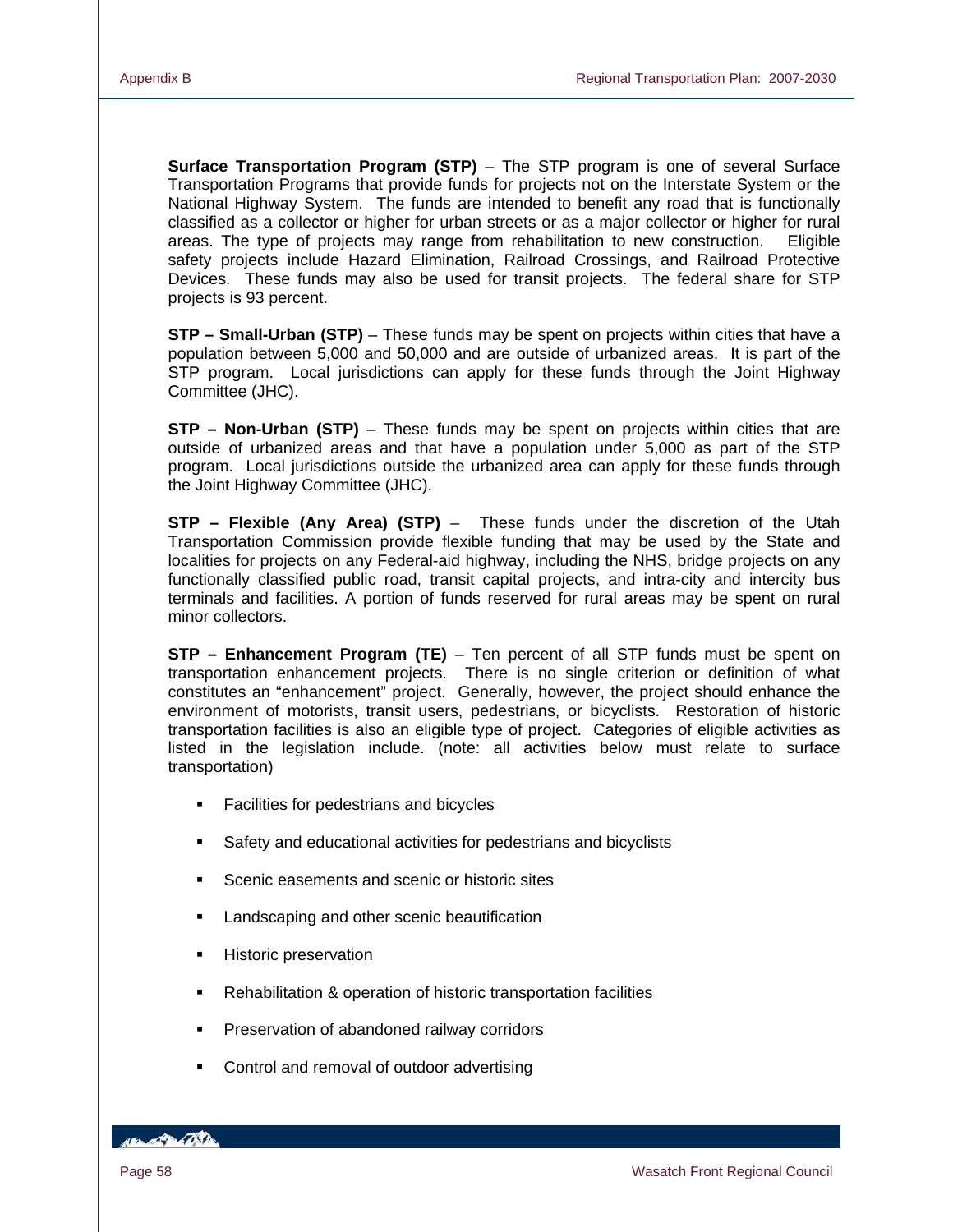- Archeological planning and research
- Environmental mitigation to address water pollution due to highway runoff
- To reduce wildlife mortality while maintaining habitat connectivity
- Establishment of transportation museums

The funding ratio for the STP-Enhancement program is 80 percent federal funds to be matched by at least 20 percent local funds.

**STP – Safety (STPS)** – Under TEA-21 and FFY 2004 & 2005, 10% of STP funds were set aside for safety improvements. The objective of the program was to identify, implement and evaluate cost-effective safety construction projects. The program included the Railway / Highway Crossing Program and the Hazard Elimination Safety (HES) Program. These funds were also made available to all state and local agencies to be applied to all public roadways. The state prioritized and selected projects for funding. Environmentally neutral and non-Regionally Significant safety projects were also included

**Highway Safety Improvement Program (HSIP)** – Beginning in FY2006, safety improvement projects will be funded through the new Highway Safety Improvement Program, which was established under SAFETEA-LU "to achieve a significant reduction in traffic fatalities and serious injuries on all public roads." These funds may be used to carry out any highway safety improvement project on any public road or publicly owned bicycle or pedestrian pathway or trail. High priority projects under this program are railway-highway crossings, improvements on high risk rural roads, and infrastructure needs related to highway safety improvement projects. The state prioritizes and selects projects for funding. Environmentally neutral and non-Regionally Significant safety projects may be included.

**Safe Routes To Schools (SR2S)** – This new program will enable and encourage children, including those with disabilities, to walk and bicycle to school; to make walking and bicycling to school safe and more appealing; and to facilitate the planning, development and implementation of projects that will improve safety, and reduce traffic, fuel consumption and air pollution in the vicinity of schools.

**Congestion Mitigation / Air Quality (CMAQ)** – Congestion Mitigation / Air Quality is a program created specifically to address congestion and air quality problems. Funds must be used for projects that reduce congestion and / or vehicular emissions. The funds are intended to help achieve the goal of the 1990 federal Clean Air Act amendments. Examples of eligible activities include: signal coordination, park and ride lots, ridesharing, bus service expansion, alternative transportation modes, which include bicycle and pedestrian facilities, transit improvements, travel demand management strategies, traffic flow improvements, and public fleet conversions to cleaner fuels.

**Bridge Replacement Program** - This program provides funds for the replacement of substandard bridges, both on and off federal-aid systems. Bridges must have a span of 20 feet in order to be eligible to receive these funds. The UDOT has evaluated all eligible bridges in the state and given them a rating. All bridges with a rating of less than 50 are eligible to receive funding on a first-come, first-served basis. The UDOT re-inventories the bridges about every two years. The State Transportation Commission has established a policy that 65 percent of these funds will be used for bridges on the state system with the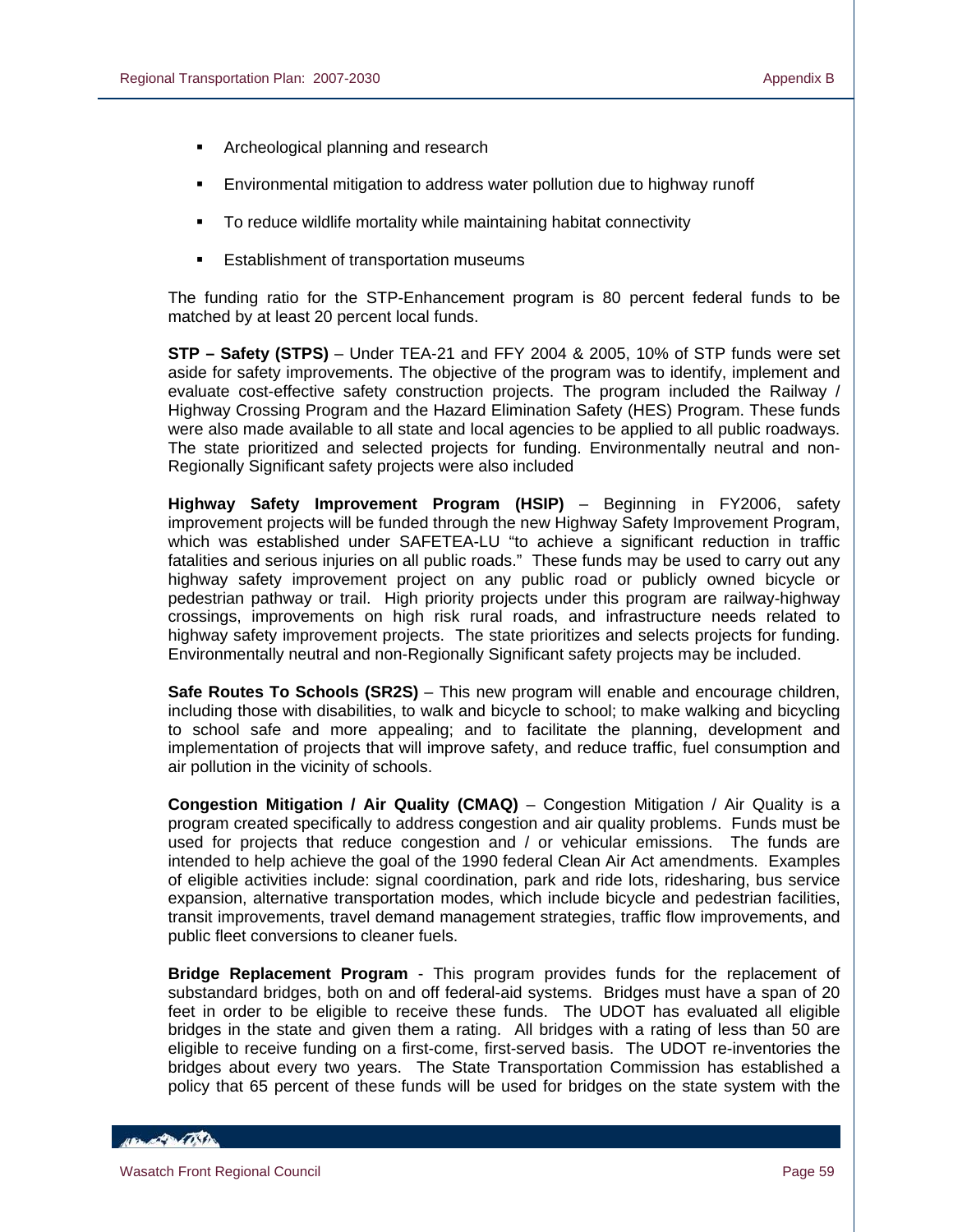remaining 35 percent being used for bridges under local jurisdiction. The federal share for these projects is 80 percent.

**High Priority Projects (HPP)** – The Safe, Accountable, Flexible, Efficient Transportation Equity Act: A Legacy for Users (SAFETEA-LU) included high priority projects specified by Congress. Unlike other funding programs authorized by SAFETEA, Congress included a specific list of individual projects to be included in the program. Funds can only be used for the projects on the list. Unlike any other funding category, HPP funds for any given project are appropriated in annual installments over the six years of the bill. The federal share for these projects is 80 percent.

**Transportation Improvement Projects (TI)** – The Safe, Accountable, Flexible, Efficient Transportation Equity Act: A Legacy for Users (SAFETEA-LU) included transportation improvement projects specified by Congress. Unlike other funding programs authorized by SAFETEA, Congress included a specific list of individual projects to be included in the program. Funds can only be used for the projects on the list. Unlike any other funding category, TI funds for any given project are appropriated in annual installments over the six years of the bill. The federal share for these projects is 93 percent.

**Recreational Trails Program** - This program was created in TEA-21 replacing the National Recreational Trails Funding Program of ISTEA of 1991. Funds may be used to maintain and restore trails, develop trailside and trailhead facilities, acquire easements or land for trails, and to construct new trails. The federal share for these projects is 80 percent.

**Equity Bonus (Minimum Guarantee Program)** - The Equity Bonus provides funding to States based on equity considerations. These include a minimum rate of return on contributions to the Highway Account of the Highway Trust Fund, and a minimum increase relative to the average dollar amount of apportionments under TEA-21. Selected States are guaranteed a share of apportionments and High Priority Projects not less than the State's average annual share under TEA-21. This program replaces TEA-21's Minimum Guarantee program. The federal share for these projects is 93 percent.

#### **Federal Transit Administration**

Federal funds for transit capital, planning and preventive maintenance are made available through the Federal Transit Administration. A brief description of the transit assistance program follows.

**Section 5307 Urbanized Area Formula Program (formerly FTA Section 9 Program)** - Established in 1982, by the Surface Transportation Assistance Act, the Urbanized Area Formula Program provided a block grant to local transit agencies to fund capital projects, provide operating assistance, and support planning activities. With the passage of TEA 21, use of the funds for operating assistance was not authorized for urbanized area over 200,000 people. However, the funds were authorized to be used for preventive maintenance activities.

The formula program funds are distributed annually to the Salt Lake-Ogden Urbanized Areas and calculated with a formula based on population, population density, and transit revenue miles of service. The Federal share for projects under the Urbanized Area Formula Program is typically 80 percent of the net project cost.

**Section 5309 Capital Program (formerly FTA Section 3 Program)** - This program provides federal discretionary funding, outlined by Congress, for capital improvement

**ISLAND CONTA**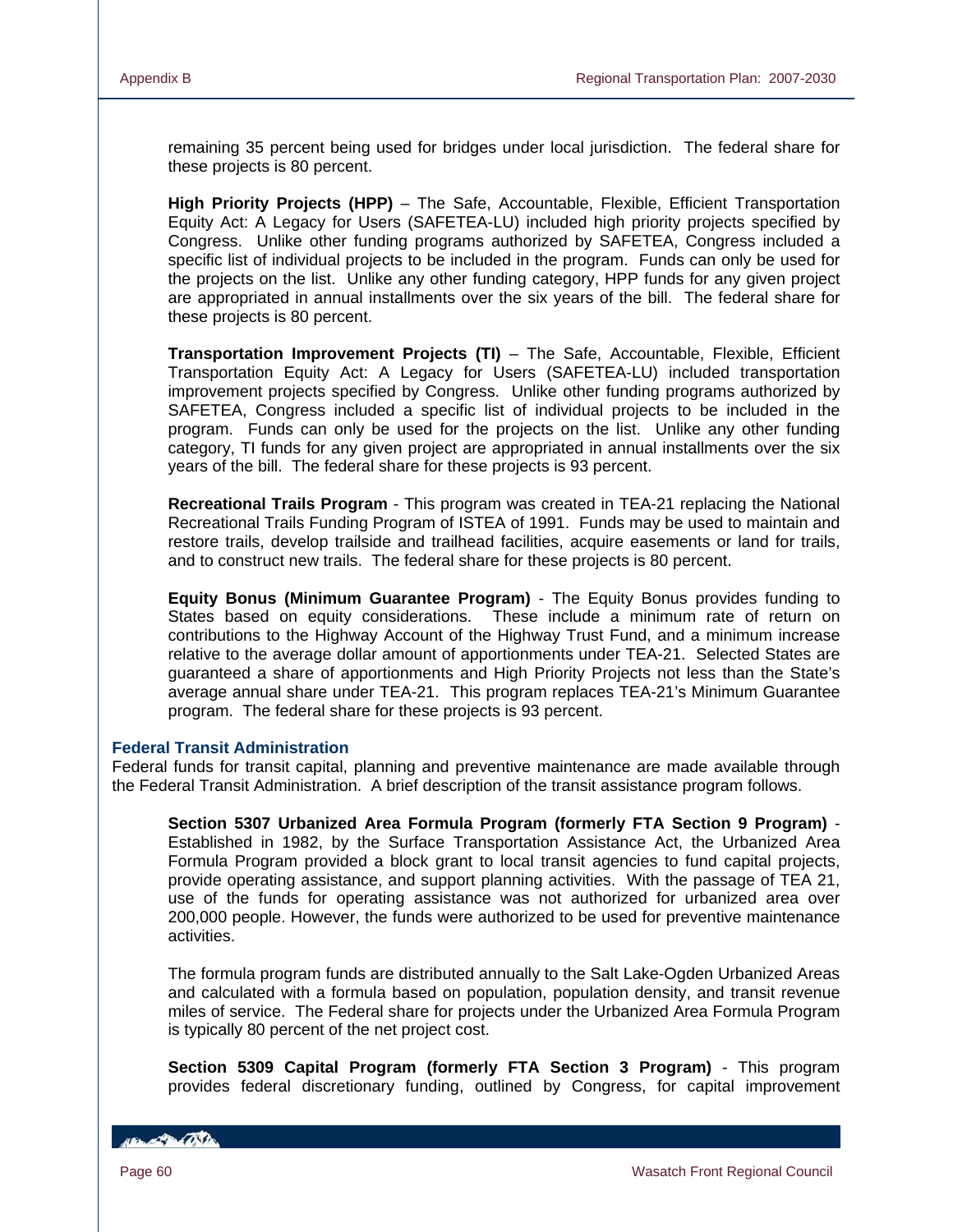projects under the bus, fixed guideway modernization, and new starts categories. Established in 1982, by the Surface Transportation Assistance Act, the Capital Program has been funded by a gasoline tax dedicated to transit. The Federal share for projects assisted under the Capital Program for "Bus" is typically 80 percent while the federal share for "New Starts" is typically 50 percent of the net project cost.

Specifically the three eligible project categories within the Capital Program are bus and busrelated facilities, modernization of fixed guideway systems, and new fixed guideway systems and extensions ("New Starts").

Bus and Bus-related Facilities. The major purchases under this category are buses and other rolling stock, ancillary equipment, and the construction of bus facilities (i.e., maintenance facilities, garages, storage areas, waiting facilities and terminals, transit malls and centers, transfer facilities, and intermodal facilities). This category also includes bus rehabilitation and leasing, park-and-ride facilities, parking lots associated with transit facilities, and bus passenger shelters.

Modernization of Fixed Guideway Systems. Projects typically funded under fixed guideway modernization are infrastructure improvements to existing rail and other fixed guideway systems. These improvements can include track and right of way rehabilitation, modernization of stations and maintenance facilities, rolling stock purchase and rehabilitation, and signal and power modernization. Modernization of ferry terminals and the transit portion of ferry boats are also eligible costs.

New Fixed Guideway Systems or Extensions (New Starts). Capital projects under this category include preliminary engineering, acquisition of real property (including relocation costs), final design and construction, and initial acquisition of rolling stock for new fixed guideway systems or extensions, including light rail, heavy rail, and commuter rail systems.

**Section 5310 Elderly And Persons With Disabilities Program (formerly FTA Section 16 Program)** - This program provides funding to private non-profit agencies for capital improvements for the provision of transportation services to senior citizens and persons with disabilities. ISTEA also made public agencies eligible to receive these funds. The Utah Department of Transportation has established a committee to review the projects submitted to use these funds. The Federal share for projects under the Elderly and Persons with Disabilities Program is 80 percent of the net project cost.

**Section 5311 Formula Grants For Other Than Urbanized Areas** - SAFETEA-LU significantly increases funding for the rural program of the transit formula program. A new formula tier based on land area is established to address the needs of low-density states (20 percent of section 5311 funds are distributed through this tier). Indian tribes are added as eligible recipients, and a portion of funding is set aside each year for Indian tribes - \$8 million in FY 2006 and rising to \$15 million by FY 2009. Rural transit systems receiving formula funds will be required to report data to the National Transit Database. The sliding scale federal match under the federal highway program for states with a high percentage of federal lands is applicable under the section 5311 program. The current practice of requiring the Secretary of Labor to use a special warranty for section 5333 employee protective arrangements (formerly known as section 13(c)) is now codified in law. The Rural Transportation Assistance Program (RTAP) is funded with a 2 percent set aside of the Rural Formula program rather than from the Research program as under current law. Up to 15 percent of such funds can be used by FTA to carry out national projects.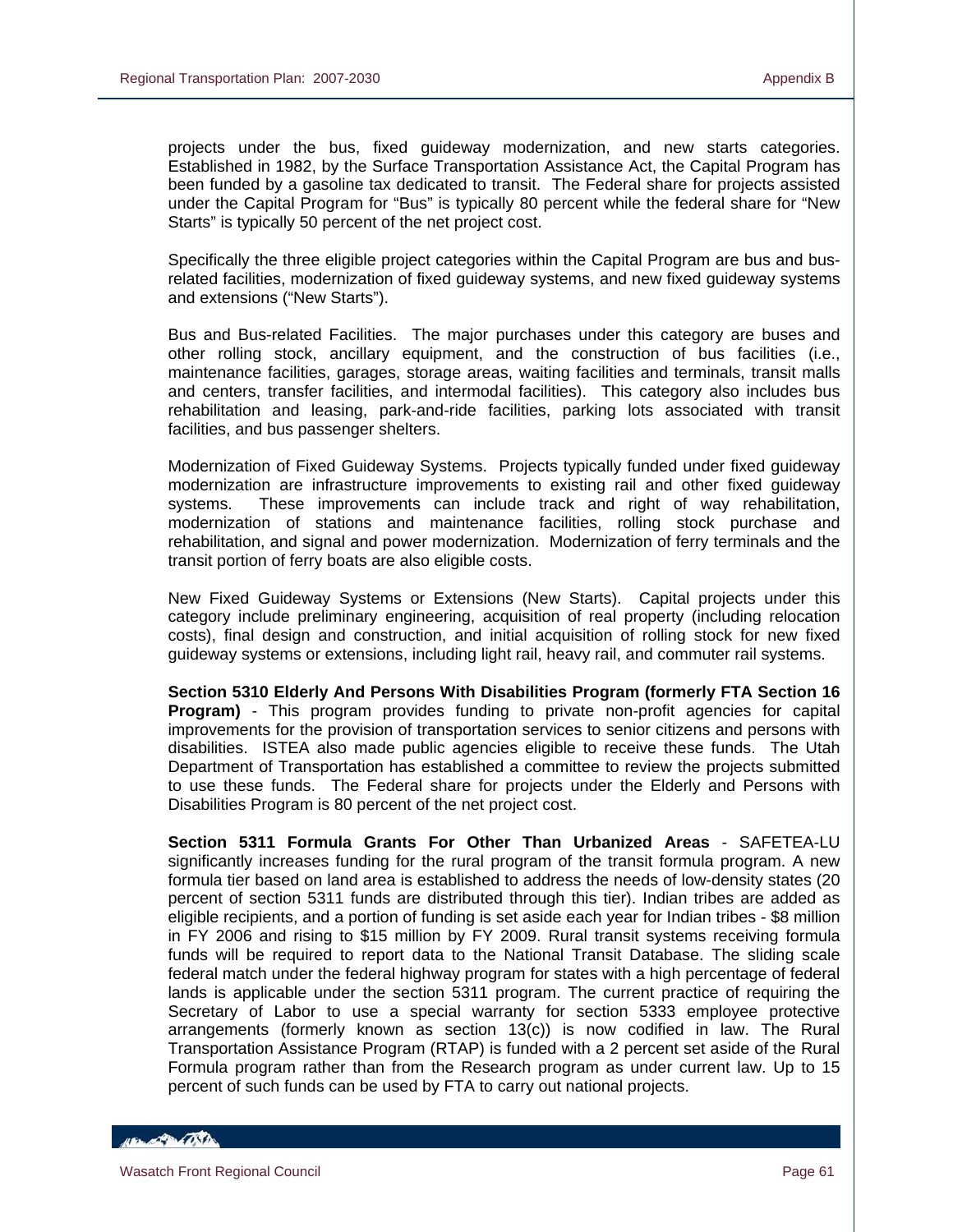**Section 5340 Growing States And High Density States Program** – The program distributes funds to the urbanized area formula and rural formula program under new factors. Half of the funds are made available under a formula based on population forecasts for 15 years beyond the most recent Census; amounts apportioned for each state are then distributed between urbanized areas and rural areas based on the ratio of urban / rural population within each state. The High Density States Program distributes the other half of the funds to states with population densities in excess of 370 persons per square mile. These funds are apportioned only to urbanized areas within those states.

**Section 5316 Job Access And Reverse Commute** – The JARC program is changed to become a formula program rather than the existing competitive discretionary grants program. The formula is based on ratios involving the number of eligible low income and welfare recipients with 60 percent of funds going to urban areas with more than 200,000 population, 20 percent for urban areas with fewer than 200,000 population, and 20 percent to rural areas. SAFETEA-LU contains report language directing the FTA to continue its practice of providing maximum flexibility to job access projects designed to meet the needs of individuals who are not effectively served by public transportation. Coordination is required between private, non-profit, and public transportation providers and other federal programs in the JARC program, the New Freedom Program, and the Elderly and Disabled program.

**Section 5317 New Freedom Program** – A new program called the New Freedom Program will provide formula funding for new transportation services and public transportation alternatives beyond those required by ADA to assist persons with disabilities. The New Freedom Program will be apportioned using a formula based on the disabled population in a state, with 60 percent of the funds apportioned to urbanized areas with populations larger than 200,000, 20 percent to states for use in urbanized areas of fewer than 200,000, and 20 percent to states for use in rural areas. Funds will be made available to transit systems and the states. The program contains language mandating coordination of transportation services with other federal human service programs. The law's legislative history specifies that employee protective arrangements under section 5333 (formerly known as section 13(c)) do not apply to this new program.

#### **Other Federal Programs**

Other federal agencies provide funds which can be used for transportation improvements under certain conditions. Two of these are discussed below.

**Community Development Block Grants** - These funds can be used for a wide variety of activities directed toward neighborhood revitalization, economic development, and improved community facilities and services, including the construction or improvement of streets and highways. However, it must be clearly demonstrated that all projects principally benefit low and moderate income persons, aid in the prevention or elimination of slums and blight, or meet other urgent community health and safety needs. The Department of Housing and Urban Development is the sponsor of this program. Municipalities with a population of over 50,000 and counties with a population of over 200,000 are entitlement areas and are allocated CDBG funds on an annual basis. Municipalities with a population under 50,000 must compete for state-administered "small cities" Community Development Block Grant funds. These funds can be used to pay for the entire cost of the project or to provide the local matching funds for other federal funding sources.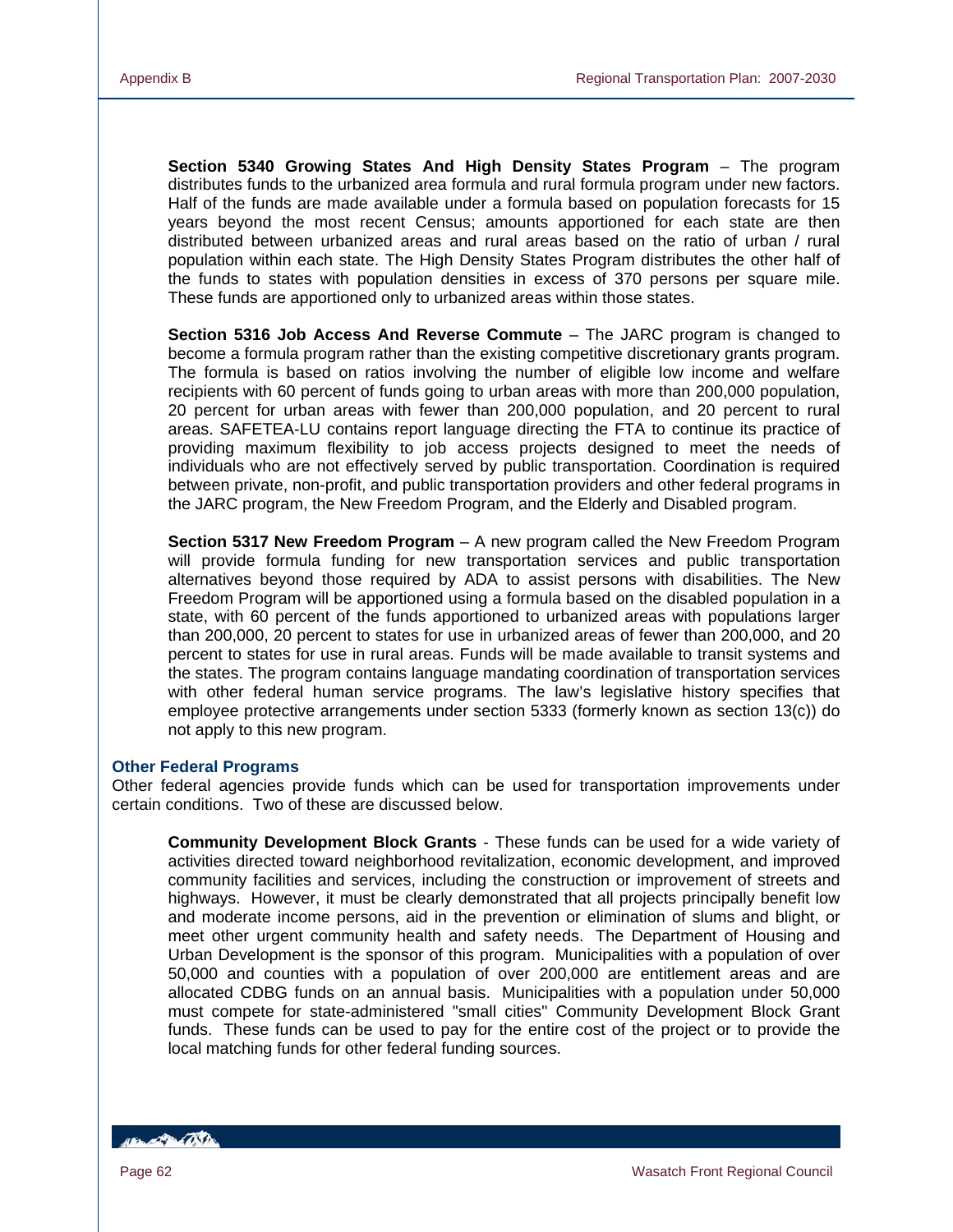**Economic Development Grants** - This is another possible source of federal funding for transportation improvement projects, if the construction or rehabilitation activities have a significant and long-lasting favorable impact on an economically distressed area. These funds are available from the Economic Development Administration. EDA funds should be considered if a project is to be constructed in an area of high unemployment or will assist in the creation of long term employment opportunities. In order to be eligible to make application for EDA funds, entities must be within an Economic Development District and the proposed project must be a part of the District's Overall Economic Development Program.

## **STATE SOURCES**

The Utah Department of Transportation receives state highway user revenues as well as state general funds for highway construction and maintenance projects. The highway user revenues sources include motor fuel taxes, special fuel taxes, vehicle registration fees, drivers license fees, and other fees. General funds include sales taxes and other taxes. In addition, the state has the authority to issue bonds for specific highway projects. This funding mechanism is being used for several projects in this TIP.

With the approval of an increase in the state gasoline tax and other fees in 1997, the State Legislature created a Centennial Highway Fund (CHF) to fund major highway needs throughout the state. In 2005, Legislature created a new highway investment fund called the Transportation Investment Fund (TIF). This fund would receive a set percentage of sales tax which would grow with inflation and the economy. This bill was amended to make certain that the Centennial Highway Program (CHF) would be completed on schedule and the new TIF does not take away any needed funds from the CHF. The Legislature also has created a revolving Corridor Preservation Fund using a tax on rental cars. The Fund can be used by state and local agencies to acquire right-of-way for future transportation corridors. The amount of funds used must be paid back to the Corridor Preservation Fund by other sources when the project goes to construction.

A portion of the state highway user funds are made available to local governments for highway construction. Seventy-five percent of these funds are kept by the UDOT for their construction and maintenance program. The remaining 25 percent are made available to the cities and counties in the state through the Class B and C Program.

Class B and C funds are allocated to each city and county by a formula based on population and road mileage. These funds can be used for either maintenance or construction of highways, although at least 30 percent of the funds must be used for construction projects or for maintenance projects that cost over \$40,000.

Safe Sidewalks Program has also been established by the legislature to fund the construction of sidewalks on roads on the state system. The money is distributed through a formula based partially on miles of state road in each UDOT Region. Each city and county located in the region submits projects to the UDOT Region office, which then prioritizes them. A statewide committee then makes the final project selection.

## **LOCAL SOURCES**

Local government agencies have a variety of funding sources available to them for transportation improvements. The primary source is from the general fund of the cities and counties. These

#### Harry Carl Carter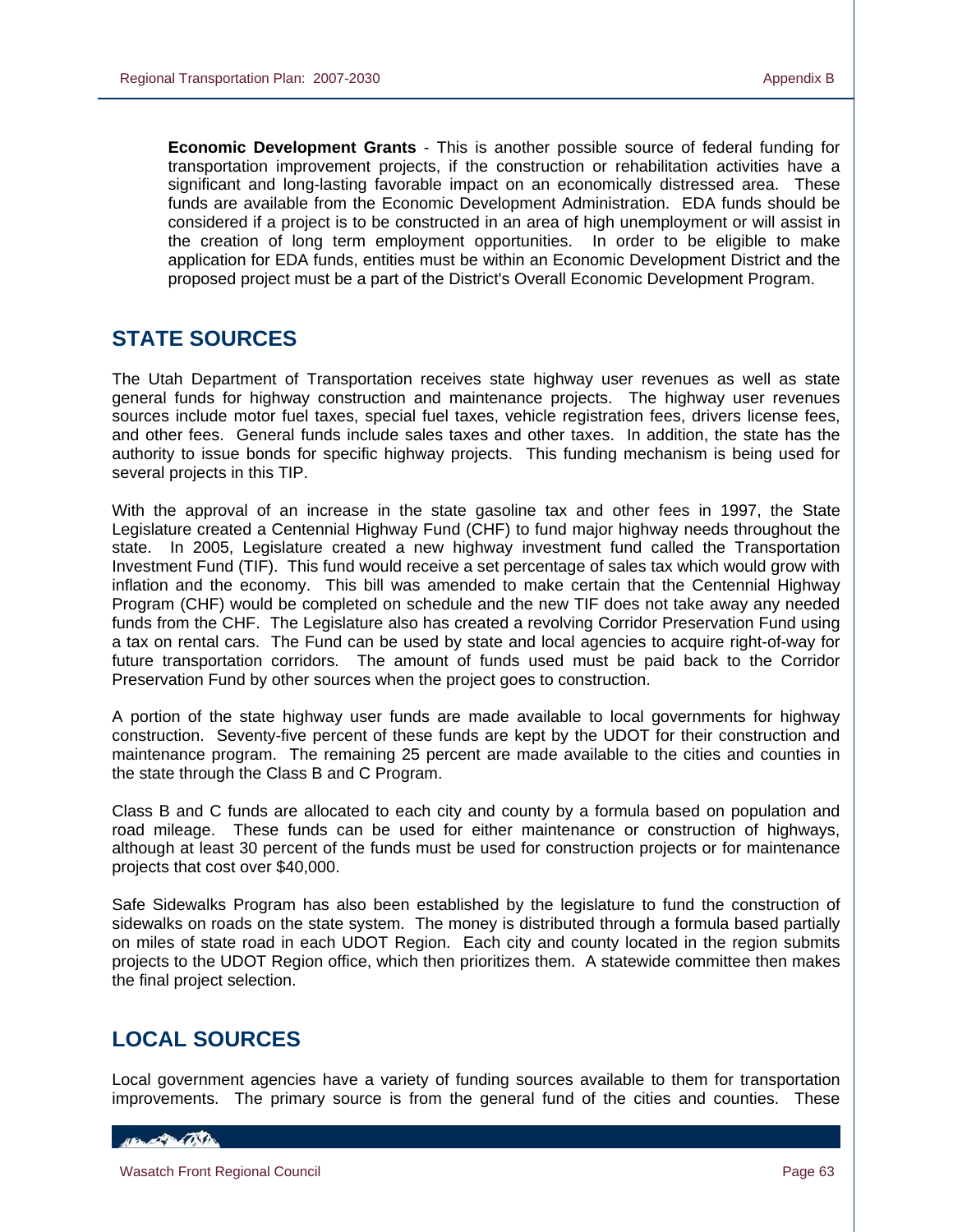general funds can be used for construction of new roads or the upgrading or maintenance of existing ones. Transportation projects, however, must compete with the other needs of the city or county for the use of these funds.

Local governments have several other options for improving their transportation systems. Most of these options involve some kind of bonding arrangement, either through the creation of a redevelopment district, a more traditional special improvement district organized for a specific project benefiting an identifiable group of properties, or through general obligation bonding arrangements for projects felt to be beneficial to the entire entity issuing the bonds.

During the 2005 Legislative Session the Legislature established the Local Corridor Preservation Fund. This legislation enables counties to increase vehicle registration fees by \$10 per vehicle, with the funds to be used for transportation corridor preservation. These funds can be used by local governments to acquire properties that are in transportation corridors identified by the WFRC's Regional Transportation Plan. In the five-county WFRC region, Salt Lake County is currently the only county that has passed a county ordinance that enables the County to collect the additional \$10 registration fee. The legislation requires both the Salt Lake County Council of Governments (comprised of mayors and elected county officials) and the Salt Lake County Council (the governing body of the County) to prioritize property acquisition projects. The Utah Department of Transportation has responsibility for seeing that the major requirements of the legislation are met, such as compliance with federal property acquisition procedures, and a locally adopted access management plan, or ordinance.

Finally, local funding for transit improvements and service is provided through a one-half percent sales tax in Salt Lake, Davis, and Weber Counties. In Salt Lake County only 7/16 percent of the tax goes for transit projects, while the remaining 1/16 percent is designated for improvements to state highways in the county. Tooele, Grantsville and other parts of Tooele have a quarter of a percent sales tax for transit improvements.

## **PRIVATE SOURCES**

Private interests often provide sources of funding for transportation improvements. Developers construct the local streets within subdivisions and often dedicate right-of-way for and participate in the construction of collector and arterial streets adjacent to their developments. Developers should also be considered as a possible source of funds for projects needed because of the impacts of the development, such as the need for traffic signals or arterial street widening.

Private sources also need to be considered for transit improvements which will provide benefits to them. For example, businesses or developers may be willing to support either capital expenses or operating costs for transit services which provide them with special benefits, such as a reduced need for parking or increased accessibility to their development.

The subsequent tables outline the basic sources of funds available for implementation of the Transportation Improvement Program. No attempt has been made to describe in detail the many specific programs which make up the above. The staff of the WFRC and UDOT is available to respond to any questions concerning the funding of transportation improvements.

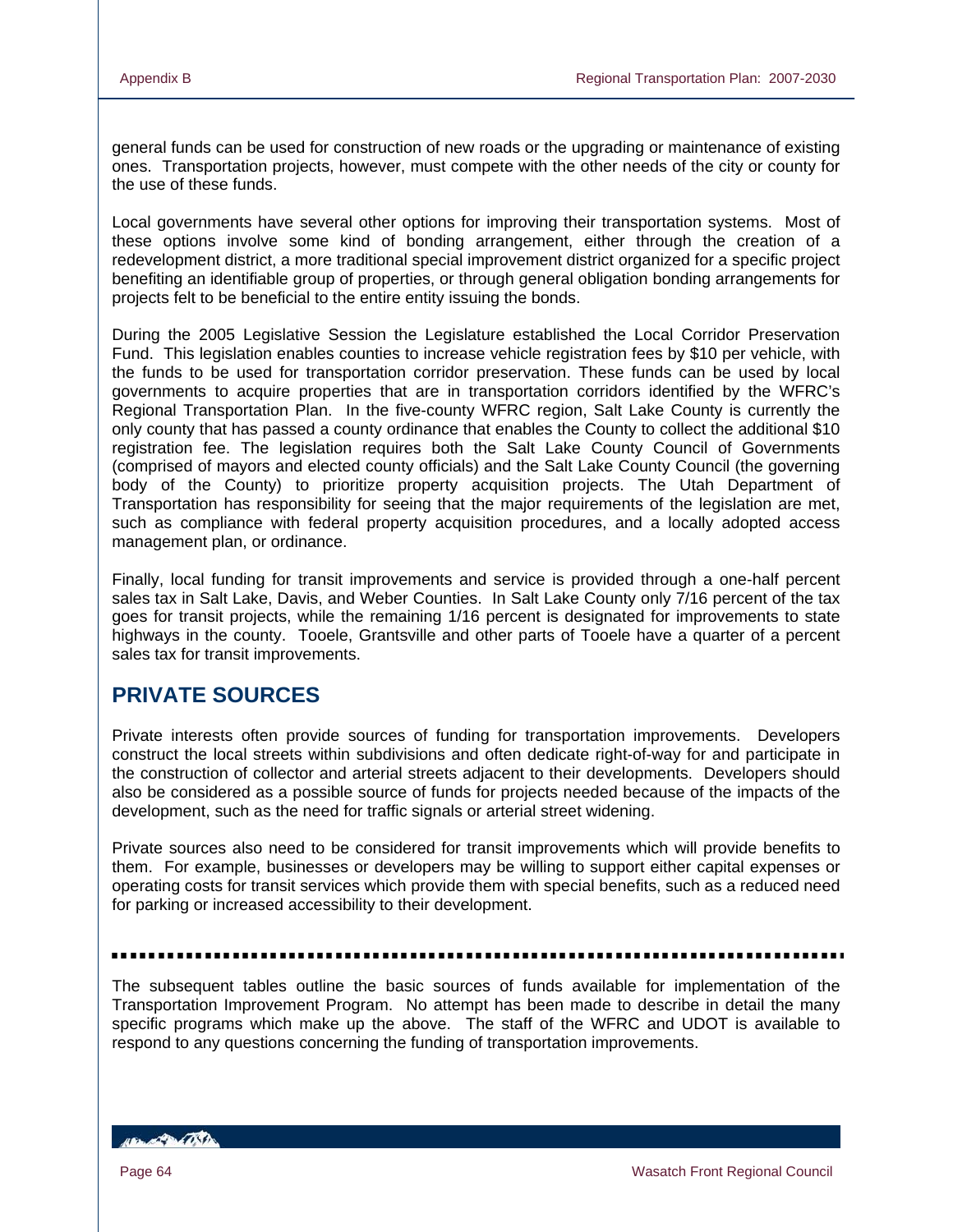### **TABLE B-1**

L

#### **TRANSPORTATION PROGRAM FUNDING SOURCES AND RESPONSIBILITIES**

| <b>FUND CATEGORY</b>                                                                                                                                                                                                                                                                                                                                                                                                                                                                                                                                                                                     | <b>REVENUE SOURCE</b>                                                                                                 | <b>PROGRAM RESPONSIBILITY</b>                                           |
|----------------------------------------------------------------------------------------------------------------------------------------------------------------------------------------------------------------------------------------------------------------------------------------------------------------------------------------------------------------------------------------------------------------------------------------------------------------------------------------------------------------------------------------------------------------------------------------------------------|-----------------------------------------------------------------------------------------------------------------------|-------------------------------------------------------------------------|
| <b>FEDERAL HIGHWAY ADMINISTRATION</b><br><b>Surface Transportation Program (STP)</b><br>Salt Lake & Ogden - Layton Areas<br><b>Congestion Mitigation / Air Quality (CMAQ)</b><br>Salt Lake & Ogden - Layton Areas<br>Interstate Maintenance (IM)                                                                                                                                                                                                                                                                                                                                                         |                                                                                                                       | <b>WASATCH</b><br><b>FRONT</b><br><b>REGIONAL</b><br><b>COUNCIL</b>     |
| National Highway System (NHS)<br><b>Surface Transportation Program</b><br>Urbanized Area<br>Small Urban<br>Non-Urban<br>Flexible (Any-Area)<br><b>Transportation Enhancements</b><br>Highway Safety Improvement Program (HSIP)<br><b>Hazard Elimination</b><br><b>Railroad Crossings</b><br>Safe Routes to School (SR2S)<br><b>Bridge Replacement</b><br>Off System - Local<br>Off System - Optional<br><b>Federal Lands Programs</b><br><b>High Priority Projects (HPP)</b><br><b>Transportation Improvement Projects (TI)</b><br><b>Recreational Trails</b><br><b>Equity Bonus (Minimum Guarantee)</b> | <b>NATIONAL</b><br><b>HIGHWAY</b><br><b>TRUST</b><br><b>FUND</b>                                                      | <b>UTAH</b><br><b>DEPARTMENT</b><br>OF.<br><b>TRANSPORTATION</b>        |
| <b>FEDERAL TRANSIT ADMINISTRATION</b><br>(5307) Block Grant Funds<br>(5309) Discretionary Funds<br>(5310) Services for elderly and disabled<br>(5311) Grants for Outside Urban Area<br>(5340) High Density States Program<br>(5316) Job Access and Reverse Commute<br>(5317) New Freedom Program                                                                                                                                                                                                                                                                                                         | <b>TRANSIT ACCOUNT</b><br><b>OF</b><br><b>NATIONAL HIGHWAY</b><br><b>TRUST FUND &amp;</b><br><b>U.S. GENERAL FUND</b> | <b>UTAH</b><br><b>TRANSIT</b><br><b>AUTHORITY</b><br><b>UDOT (5310)</b> |
| <b>STATE</b><br><b>State Construction</b><br><b>State General Funds</b><br><b>State Traffic</b><br><b>Centennial Highway Funds</b><br><b>Corridor Preservation Funds</b>                                                                                                                                                                                                                                                                                                                                                                                                                                 | <b>STATE HIGHWAY</b><br><b>USER RECEIPTS</b><br>& STATE<br><b>GENERAL FUND</b>                                        | <b>UTAH</b><br><b>DEPARTMENT</b><br>OF.<br><b>TRANSPORTATION</b>        |
| <b>LOCAL</b><br>(B Funds)<br>County<br>City<br>(C Funds)<br><b>General Funds</b><br><b>Transit Sales Tax</b><br><b>Corridor Preservation Fund</b>                                                                                                                                                                                                                                                                                                                                                                                                                                                        | <b>SALES &amp; PROPERTY</b><br><b>TAX, OTHER</b><br><b>GENERAL FUND,</b><br><b>B &amp; C ROAD FUND</b>                | <b>CITY / COUNTY</b><br><b>UTAH TRANSIT</b><br><b>AUTHORITY</b>         |
| <b>PRIVATE</b><br>Donations / User Fee                                                                                                                                                                                                                                                                                                                                                                                                                                                                                                                                                                   | <b>PRIVATE</b>                                                                                                        | <b>PRIVATE</b>                                                          |

**\*** The Joint Highway Committee makes recommendations to UDOT on the Small Urban, Non- Urban, and Local Bridge Replacement Programs.

**\*\*** Federal highway and transit funds must be included in the Transportation Improvement Program.

Handle Chile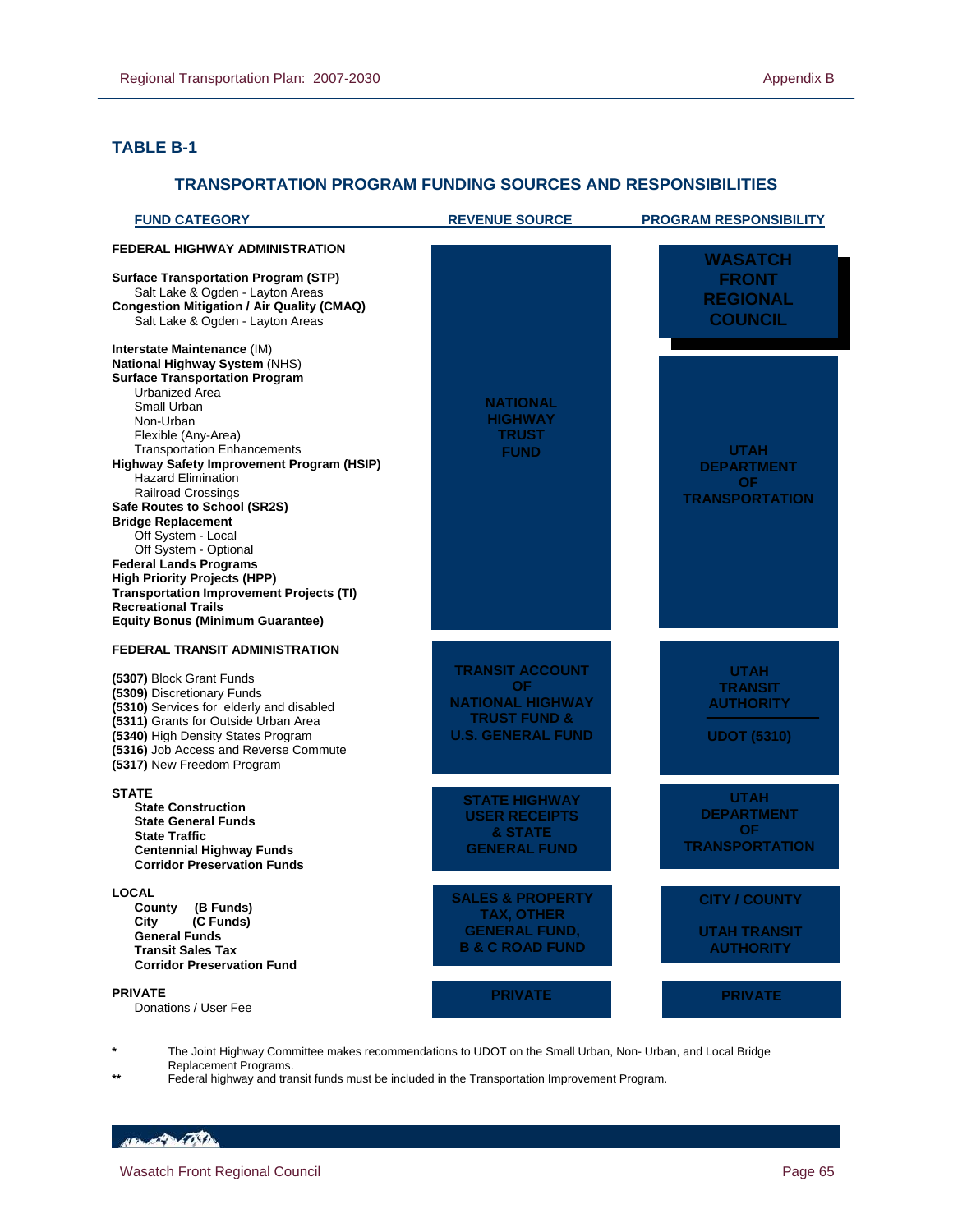## **TABLE B-2**

### **POTENTIAL FUNDING SOURCES FOR TRANSPORTATION PROJECTS**

| <b>TRANSPORTATION</b><br><b>PROGRAM</b>                     | <b>FUNDING</b><br><b>AGENCY</b> | <b>DESCRIPTION</b>                                                                                                                                                                                                                                                               | <b>REQUIREMENT FOR USE</b>                                                                                                                                                                                                                                                                                                                                                                                                                                                                                                                                                      |
|-------------------------------------------------------------|---------------------------------|----------------------------------------------------------------------------------------------------------------------------------------------------------------------------------------------------------------------------------------------------------------------------------|---------------------------------------------------------------------------------------------------------------------------------------------------------------------------------------------------------------------------------------------------------------------------------------------------------------------------------------------------------------------------------------------------------------------------------------------------------------------------------------------------------------------------------------------------------------------------------|
| Surface<br>Transportation<br>Program - Urban<br>(STP)       | <b>FHWA</b><br>(WFRC)           | For transportation facility<br>improvements ranging<br>from rehabilitation of<br>existing facilities to new<br>construction. May also be<br>used for transit capital<br>improvements and<br>ridesharing promotion.                                                               | May be used on any road not<br>1.<br>functionally classified as local or rural<br>minor collector in the Metropolitan<br>Area.<br>Must be consistent with Long Range<br>2.<br>and Short Range Elements of<br>Transportation Plan, except for minor<br>projects.<br>3.<br>Initiation of projects by local officials<br>through MPO.<br>Environmental impact evaluation.<br>4.                                                                                                                                                                                                    |
| Congestion<br>Mitigation / Air<br>Quality (CMAQ)            | <b>FHWA</b><br>(WFRC)           | For transportation-related<br>projects that significantly<br>reduce emissions in non-<br>attainment areas.                                                                                                                                                                       | Projects must contribute to the<br>1.<br>attainment of air quality standards<br>(reducing emissions) in the region.<br>Projects that increase capacity for<br>2.<br>single occupancy vehicles are not<br>allowed.<br>3. Projects in the State Implementation<br>Plan for clean air attainment should<br>receive priority.                                                                                                                                                                                                                                                       |
| Interstate -<br>Maintenance<br>Program (IM)                 | <b>FHWA</b>                     | For the resurfacing,<br>restoration, and<br>rehabilitation of the<br>Federal-Aid Interstate<br>System.                                                                                                                                                                           | Limited to Federal-Aid Interstate<br>1.<br>System.<br>Environmental impact evaluation.<br>2.<br>May not be used to add capacity or<br>3.<br>construct new interchanges.                                                                                                                                                                                                                                                                                                                                                                                                         |
| National Highway<br>System (NHS)                            | <b>FHWA</b>                     | To provide an<br>interconnected system of<br>principal arterial routes<br>which serve major<br>population centers,<br>airports, public<br>transportation facilities,<br>and other intermodal<br>transportation facilities.<br>May also be used for<br>transit oriented projects. | 1.<br>May be used on construction of, and<br>operational improvements for, a<br>Federal-aid highway not on the NHS<br>and construction of a transit project<br>eligible for assistance under the FTA if,<br>(a) such project is in the same corridor<br>and in proximity to, a fully access<br>controlled NHS highway (b)<br>improvements will improve the level of<br>service on the fully access controlled<br>highway and improve regional travel,<br>(c) improvements are more cost-<br>effective than work on the NHS<br>highway would be to provide the same<br>benefits. |
| Surface<br>Transportation<br>Program - Small<br>Urban (STP) | <b>FHWA</b>                     | For transportation facility<br>improvements ranging<br>from rehabilitation of<br>existing facilities to new<br>construction. May also be<br>used for transit capital<br>improvements and<br>ridesharing promotion.                                                               | 1. Funds may be spent on projects within<br>cities that have a population between<br>5,000 and 50,000 and are outside of<br>an urbanized area.<br>Local jurisdictions can apply for these<br>2.<br>funds through the Joint Highway<br>Committee (JHC)                                                                                                                                                                                                                                                                                                                           |

Hampton Children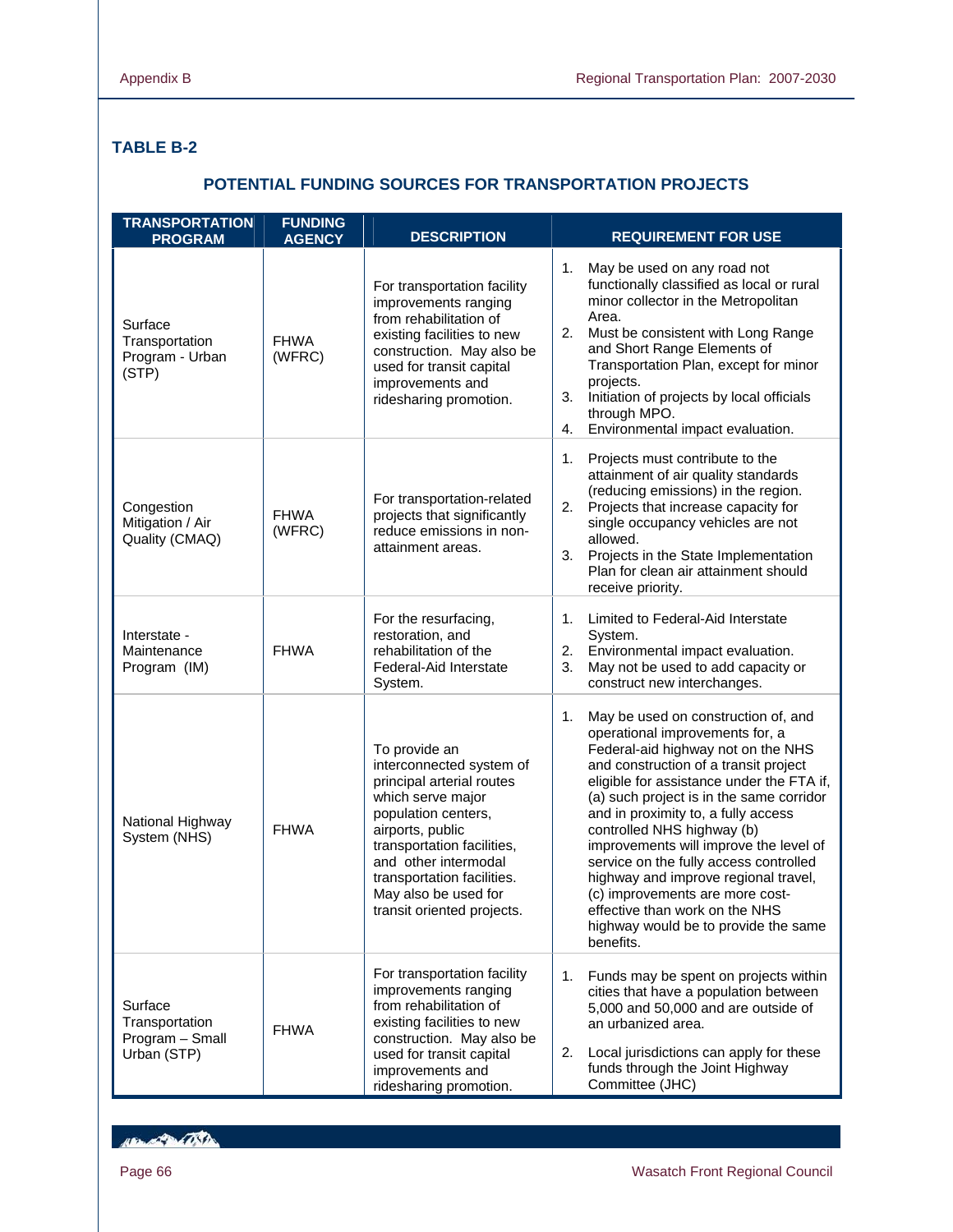| <b>TRANSPORTATION</b><br><b>PROGRAM</b>                                  | <b>FUNDING</b><br><b>AGENCY</b> | <b>DESCRIPTION</b>                                                                                                                                                                                                   | <b>REQUIREMENT FOR USE</b>                                                                                                                                                                                                                                                                                                                                                   |
|--------------------------------------------------------------------------|---------------------------------|----------------------------------------------------------------------------------------------------------------------------------------------------------------------------------------------------------------------|------------------------------------------------------------------------------------------------------------------------------------------------------------------------------------------------------------------------------------------------------------------------------------------------------------------------------------------------------------------------------|
| Surface<br>Transportation<br>Program - Non<br>Urban (STP)                | <b>FHWA</b>                     | Same as above.                                                                                                                                                                                                       | Funds may be spent on projects within<br>1.<br>cities that have a population less than<br>5,000.<br>Local jurisdictions can apply for these<br>2.<br>funds through the Joint Highway<br>Committee (JHC)                                                                                                                                                                      |
| Surface<br>Transportation<br>Program - Flexible<br>(STP)                 | <b>FHWA</b>                     | Provide flexible funding<br>that may be used by the<br>State and localities for<br>projects on any Federal-<br>aid eligible highway, transit<br>capital project, and intra-<br>city and intercity bus<br>facilities. | 1.<br>May be used on any road not<br>functionally classified as local or rural<br>minor collector in the Metropolitan<br>Area.<br>Must be consistent with Long Range<br>2.<br>and Short Range Elements of<br>Transportation Plan, except for minor<br>projects.<br>Initiation of projects by local officials<br>3.<br>through MPO.<br>Environmental impact evaluation.<br>4. |
| Surface<br>Transportation<br>Program -<br>Transportation<br>Enhancements | <b>FHWA</b>                     | A mandatory ten percent of<br>all STP funds to be used<br>for non-traditional uses,<br>including pedestrian and<br>bicycle facilities and<br>landscaping.                                                            | 1.<br>Enhancement projects will be selected<br>by the State Transportation<br>Commission and by a UDOT<br>appointed committee. The committee<br>will include UDOT staff and persons<br>from around the state interested in<br>non-traditional transportation projects.                                                                                                       |
| <b>Highway Safety</b><br>Improvement<br>Program                          | <b>FHWA</b>                     | For safety improvements<br>to roads, rail-highway<br>crossings including<br>crossing devices, and<br>hazard elimination<br>activities, respectively.                                                                 | Funds set aside for safety may be<br>1.<br>used on any public road for any of the<br>activities of (rail-highway crossings and<br>hazard elimination activities).<br>Funds may be used to carry out any<br>2.<br>highway safety improvement project on<br>any public road or publicly owned<br>bicycle or pedestrian pathway or trail.                                       |
| Safe Routes to<br>Schools                                                | <b>FHWA</b>                     | Intended to make walking<br>and bicycling to school<br>safe and more appealing                                                                                                                                       | Program will enable and encourage<br>1.<br>children, including those with<br>disabilities, to walk and bicycle to<br>school<br>2.<br>Funds to also facilitate the planning,<br>development and implementation of<br>projects that will improve safety, and<br>reduce traffic, fuel consumption and air<br>pollution in the vicinity of schools.                              |
| <b>Bridge Replacement</b><br>Program                                     | <b>FHWA</b>                     | For replacement of<br>substandard bridges.                                                                                                                                                                           | 1.<br>Can be used for bridges on all streets,<br>both on and off Federal-Aid Systems.<br>Bridges must have a 20-foot span and<br>2.<br>a rating of less than 50 using bridge<br>evaluation procedures.                                                                                                                                                                       |

HELEN TO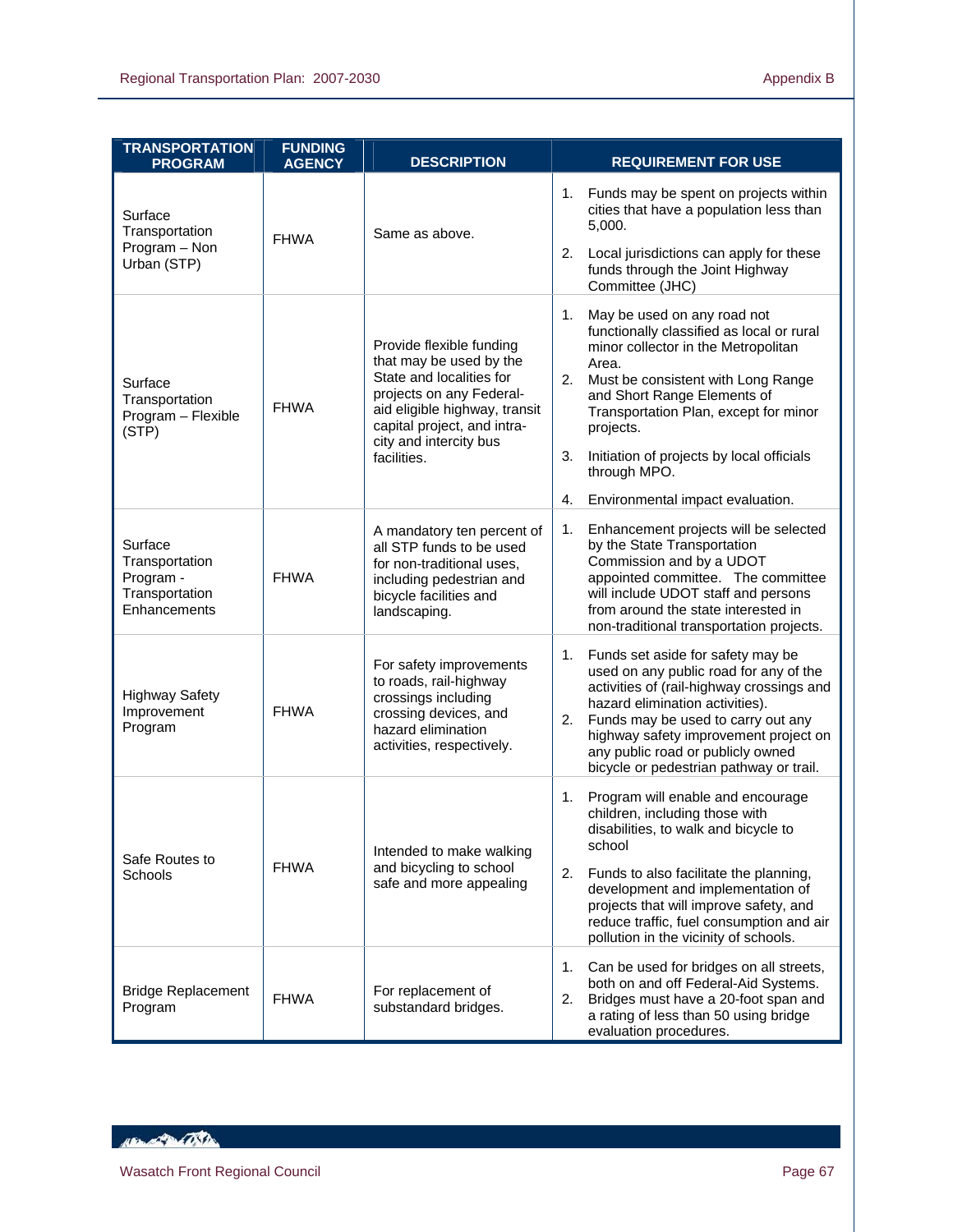| <b>TRANSPORTATION</b><br><b>PROGRAM</b>        | <b>FUNDING</b><br><b>AGENCY</b> | <b>DESCRIPTION</b>                                                                                                                                                                                                                                                                                                                   | <b>REQUIREMENT FOR USE</b>                                                                                                                                                                                                                                                                                                                                                                                                                                                                                                            |
|------------------------------------------------|---------------------------------|--------------------------------------------------------------------------------------------------------------------------------------------------------------------------------------------------------------------------------------------------------------------------------------------------------------------------------------|---------------------------------------------------------------------------------------------------------------------------------------------------------------------------------------------------------------------------------------------------------------------------------------------------------------------------------------------------------------------------------------------------------------------------------------------------------------------------------------------------------------------------------------|
| <b>Federal Lands</b><br>Programs               | <b>FHWA</b>                     | Through cooperative<br>agreements with Federal<br>land managing agencies<br>such as the National Park<br>Service and the Bureau of<br>Indian Affairs, administers<br>a coordinated Federal<br>lands-program consisting<br>of forest highways, public<br>lands highways, park<br>roads and parkways, and<br>Indian reservation roads. | It provides transportation engineering<br>1.<br>services for planning, design,<br>construction, and rehabilitation of the<br>highways and bridges providing<br>access to federally owned lands.<br>2.<br>The Federal Lands Highway<br>organization also provides training,<br>technology, engineering services, and<br>products to other customers.                                                                                                                                                                                   |
| <b>High Priority Projects</b><br>(HPP)         | <b>FHWA</b>                     | Specific projects identified<br>by Congress. Nationally,<br>there are 5,091 with 29 in<br>Utah to receive HPP funds.<br>The projects have been<br>identified and will be<br>funded over the five years<br>of SAFETEA-LU.                                                                                                             | Funds can only be used for the<br>1.<br>particular project assigned.<br>Funds are allocated to the States by<br>2.<br>project in accordance with the<br>following schedule of 20% in each of<br>the five fiscal years.<br>Eligible activities for funds include (i.e.,<br>3.<br>studies, preliminary engineering,<br>construction, etc.)<br>**Projects identified for HPP funds will<br>remain eligible for the funds unless funds<br>are re-authorized by Congress.                                                                  |
| <b>Recreational Trails</b><br>Program          | <b>FHWA</b>                     | To maintain and restore<br>trails, develop trailside and<br>trailhead facilities, acquire<br>easements or land for<br>trails, and to construct new<br>trails.                                                                                                                                                                        | May be used to provide and maintain<br>1.<br>recreational trails for motorized and<br>non-motorized recreational tail uses.<br>2.<br>May be used to improve or construct<br>trailside and trailhead facilities,<br>including provisions to facilitate access<br>for people with disabilities.                                                                                                                                                                                                                                         |
| Transportation<br>Improvement<br>Projects (TI) | <b>FHWA</b>                     | These funds were used as<br>the HPP funds above for<br>specific projects identified<br>by Congress. Nationally,<br>there are 466 with 9 in<br>Utah to receive TI funds.<br>The projects have been<br>identified and will be<br>funded over the five years<br>of SAFETEA-LU.                                                          | 1. Funds can only be used for the<br>particular project assigned<br>2. Funds are allocated to the States by<br>project in accordance with the<br>following schedule, 10% in the First<br>FY, 20% in the Second FY, 25% in<br>each of the Third & Forth FYs, and<br>20% in the Fifth FY.<br>Eligible activities for funds include (i.e.,<br>3.<br>studies, preliminary engineering,<br>construction, etc.)<br>**Projects identified for TI funds will remain<br>eligible for the funds unless funds are re-<br>authorized by Congress. |
| <b>Equity Bonus</b><br>(Minimum<br>Guarantee)  | <b>FHWA</b>                     | For projects eligible for all<br>other federal highway<br>programs.                                                                                                                                                                                                                                                                  | 1.<br>Ensures that each State receives a<br>specific share of funding based on its<br>federal gas tax receipts                                                                                                                                                                                                                                                                                                                                                                                                                        |

Non-20-050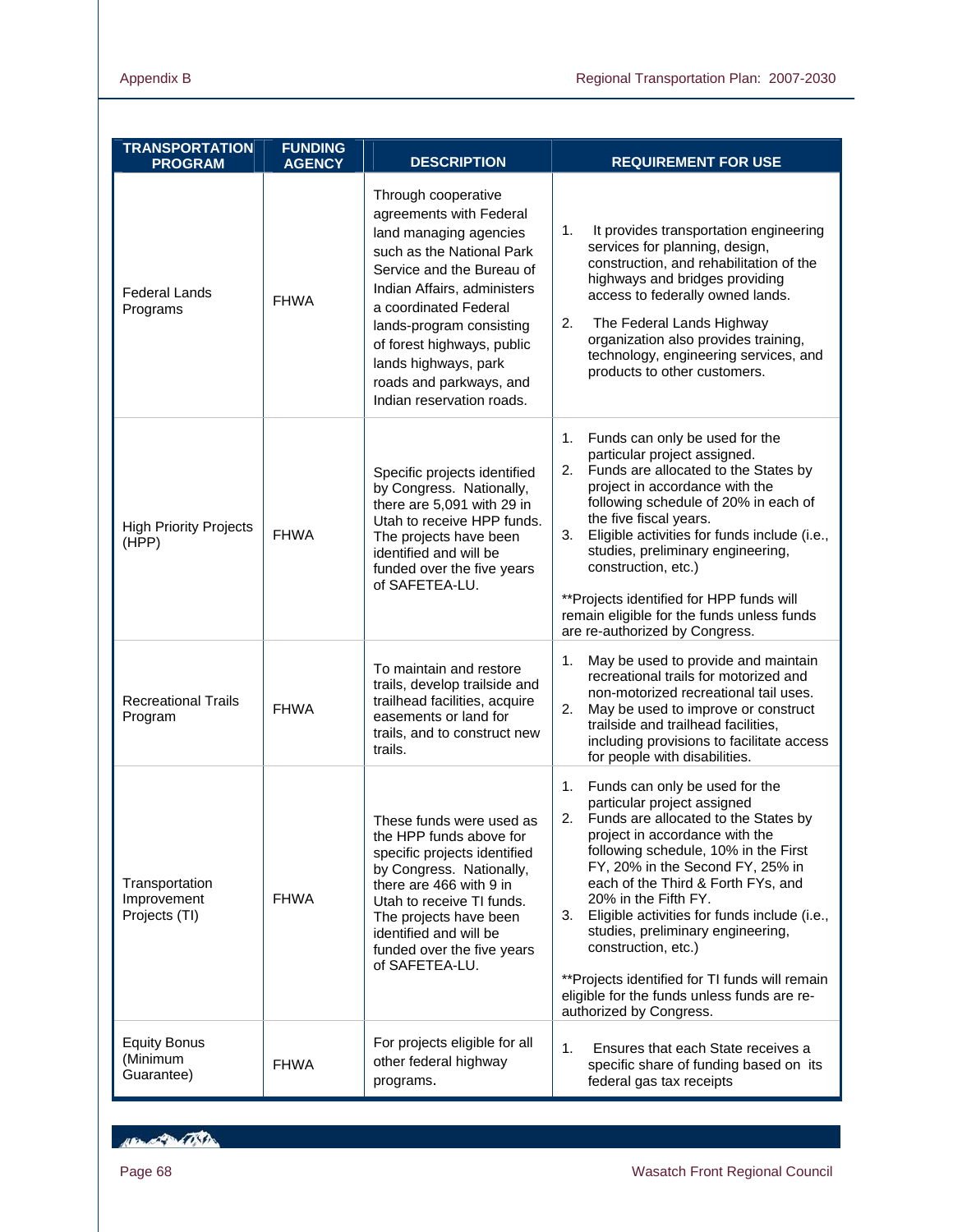| <b>TRANSPORTATION</b><br><b>PROGRAM</b>              | <b>FUNDING</b><br><b>AGENCY</b>                                     | <b>DESCRIPTION</b>                                                                                                                                                                                                                                                                                                                                                     | <b>REQUIREMENT FOR USE</b>                                                                                                                                                                                                                                                                                                                                                                                                                                                                                                          |
|------------------------------------------------------|---------------------------------------------------------------------|------------------------------------------------------------------------------------------------------------------------------------------------------------------------------------------------------------------------------------------------------------------------------------------------------------------------------------------------------------------------|-------------------------------------------------------------------------------------------------------------------------------------------------------------------------------------------------------------------------------------------------------------------------------------------------------------------------------------------------------------------------------------------------------------------------------------------------------------------------------------------------------------------------------------|
| <b>General Obligation</b><br><b>Bonds</b>            | Counties,<br>Cities,<br>Towns, &<br>Improvement<br><b>Districts</b> | For capital improvements<br>to implement or improve<br>transportation facilities or<br>other public facilities.                                                                                                                                                                                                                                                        | Voter approval is required.<br>1.<br>The taxing power of the jurisdiction is<br>2.<br>pledged to pay interest upon and retire<br>the debt.<br>Limits on the amount of bonded<br>3.<br>indebtedness a jurisdiction may incur<br>is established by state constitution or<br>statute. Counties are limited to two<br>percent of the reasonable fair cash<br>value of the taxable property within the<br>county and cities are limited to four<br>percent.                                                                              |
| Section 5307<br>(Formerly Section 9)                 | <b>FTA</b>                                                          | Formula grants for public<br>transit capital<br>improvements, preventive<br>maintenance, or planning<br>assistance.                                                                                                                                                                                                                                                    | Urbanized area allocation based on<br>$1_{\cdot}$<br>population, population density, and<br>transit revenue miles.<br>2.<br>May be used for preventive<br>maintenance, capital improvements or<br>planning assistance.<br>3.<br>Must be part of an approved Transit<br>Development Program.<br>Environmental impact evaluation.<br>4.                                                                                                                                                                                               |
| Section 5309<br>(Formerly Section 3)                 | <b>FTA</b>                                                          | Discretionary grant funds<br>for bus or rail capital<br>improvements to<br>implement or improve<br>public transit system.                                                                                                                                                                                                                                              | Must be part of an approved Transit<br>1.<br>Development Program.<br>Must be consistent with long range and<br>2.<br>short range transportation plan, goals,<br>and objectives.<br>Environmental impact evaluation.<br>3.<br>Restricted to capital improvements<br>4.<br>(purchase of equipment, construction<br>of maintenance facilities, etc.)                                                                                                                                                                                   |
| Section 5310<br>(Formerly Section<br>16(b)2 Program) | <b>FTA</b>                                                          | Grants for capital<br>expenditures by private<br>non-profit and public<br>agencies providing service<br>to elderly persons and<br>persons with disabilities.                                                                                                                                                                                                           | Must be used for capital expenditures,<br>1.<br>including purchase of vans or buses.<br>Must be recommended by UDOT<br>2.<br>review committee.<br>Recipients must coordinate service<br>3.<br>with other service providers in area.                                                                                                                                                                                                                                                                                                 |
| Section 5311                                         | <b>FTA</b>                                                          | To improve, initiate, or<br>continue public<br>transportation service in<br>non-urbanized areas by<br>providing financial<br>assistance for operating<br>and administrative<br>expenses and for the<br>acquisition, construction,<br>and improvement of<br>facilities and equipment.<br>Also to provide technical<br>assistance for rural<br>transportation providers. | 1.<br>Eligible recipient may include State<br>agencies, local public bodies and<br>agencies thereof, nonprofit<br>organizations, Indian tribes, and<br>operators of public transportation<br>services, including intercity bus<br>service, in rural and small urban areas.<br>2.<br>Private for-profit operators of transit or<br>paratransit services may participate in<br>the program only through contracts<br>with eligible recipients.<br>Urbanized areas, as defined by the<br>3.<br>Bureau of the Census, are not eligible. |

HELL OF BEAT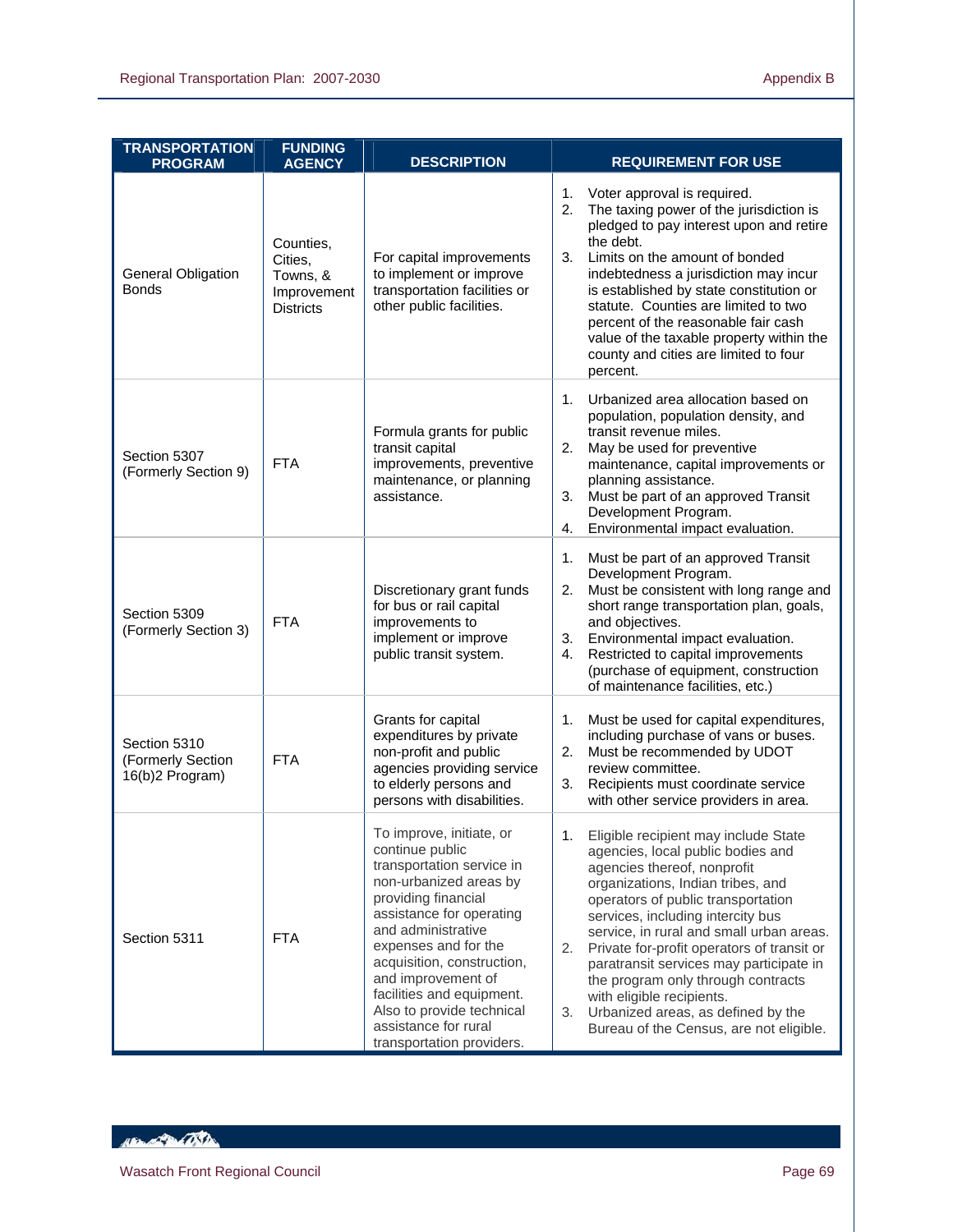| <b>TRANSPORTATION</b><br><b>PROGRAM</b> | <b>FUNDING</b><br><b>AGENCY</b> | <b>DESCRIPTION</b>                                                                                                                                                                                                                                                                                                                                                                                                                                                                                             | <b>REQUIREMENT FOR USE</b>                                                                                                                                                                                                                                                                                                                                                                                                                                                                                                    |
|-----------------------------------------|---------------------------------|----------------------------------------------------------------------------------------------------------------------------------------------------------------------------------------------------------------------------------------------------------------------------------------------------------------------------------------------------------------------------------------------------------------------------------------------------------------------------------------------------------------|-------------------------------------------------------------------------------------------------------------------------------------------------------------------------------------------------------------------------------------------------------------------------------------------------------------------------------------------------------------------------------------------------------------------------------------------------------------------------------------------------------------------------------|
| Section 5316                            | <b>FTA</b>                      | The purpose of this<br>program is to provide<br>funding for local programs<br>that offer employment<br>related transportation and<br>support services focusing<br>on low income individuals,<br>including those who may<br>live in the city core and<br>work in suburban<br>locations.                                                                                                                                                                                                                         | All candidate projects must be derived<br>1.<br>from the TDP.<br>Components of this program:<br>2.<br>The TDP will generate projects and<br>$\blacksquare$<br>needs.<br>At the TMA level there must be a<br>$\blacksquare$<br>locally administered competitive<br>project selection process which<br>includes the MPO.<br>At the non-TMA level, the state<br>determines what projects are funded<br>involving two competitive processes:<br>Under 50,000 population areas.<br>a.<br>50,000 to 200,000 population areas.<br>b. |
| Section 5317                            | <b>FTA</b>                      | This is a new program<br>initiated under SAFETEA-<br>LU. The two-fold purpose<br>of this program is to<br>encourage: 1) new<br>services and facility<br>improvements to address<br>the transportation needs of<br>persons with disabilities<br>and 2) services or facility<br>improvements that go<br>beyond those required by<br>the Americans with<br>Disabilities Act. This grant<br>program establishes a<br>competitive process which<br>can fund capital and<br>operating costs of selected<br>projects. | All candidate projects must be derived<br>1.<br>from the TDP.<br>2.<br>Components of this program:<br>The TDP will generate projects and<br>$\blacksquare$<br>needs.<br>At the TMA level there must be a<br>$\blacksquare$<br>locally administered competitive<br>project selection process which<br>includes the MPO.<br>At the non-TMA level, the state<br>determines what projects are funded<br>involving two competitive processes:<br>Under 50,000 population areas.<br>a.<br>50,000 to 200,000 population areas.<br>b. |
| Section 5340                            | FIA                             | The SAFETEA-LU<br>Conference Report<br>instructs FTA to merge the<br>urbanized area amounts<br>for the 5307 and 5340<br>formulas into a single<br>apportionment.                                                                                                                                                                                                                                                                                                                                               | The distribution or sub-allocation of<br>1.<br>Sections 5307 and 5340 funds within<br>an urbanized area is a local<br>responsibility. In those urbanized<br>areas with more than one grantee or<br>designated recipient, FTA expects<br>local officials, operating through the<br>Metropolitan Planning Organization<br>(MPO) and the designated recipient, to<br>determine the sub-allocation together.<br>The sub-allocation should be<br>determined fairly and rationally through<br>a process agreeable to recipients.    |
| Safe Sidewalks<br>Program               | State                           | For sidewalk construction<br>on roads on the state<br>system.                                                                                                                                                                                                                                                                                                                                                                                                                                                  | Must only be used on state roads.<br>1.<br>2.<br>Funds allocated by formula to each<br>county, prioritized by the UDOT<br>District, and selected by a statewide<br>committee.                                                                                                                                                                                                                                                                                                                                                 |

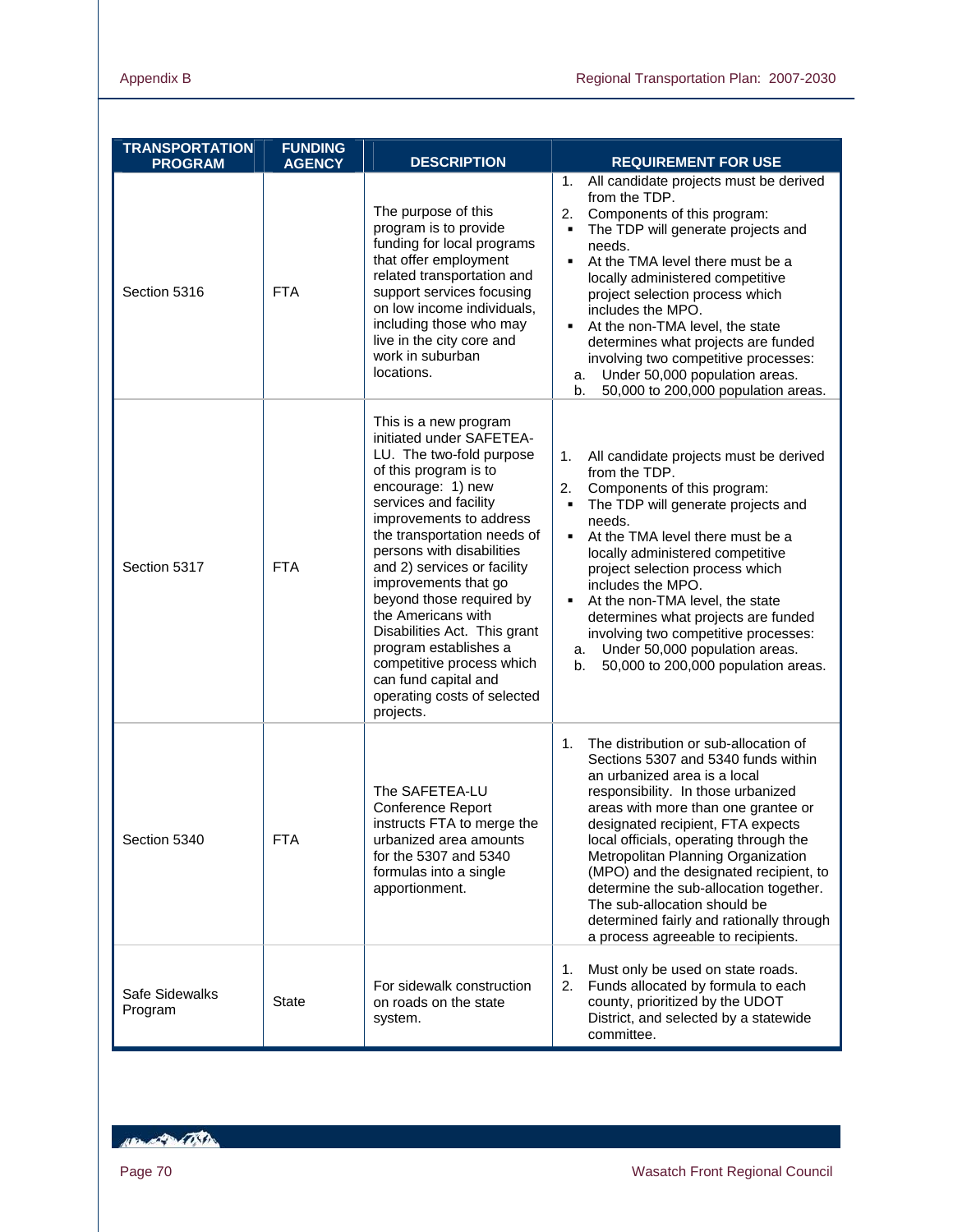| <b>TRANSPORTATION</b><br><b>PROGRAM</b>                                                            | <b>FUNDING</b><br><b>AGENCY</b> | <b>DESCRIPTION</b>                                                                                                                                                                                                                                | <b>REQUIREMENT FOR USE</b>                                                                                                                                                                                                                                                                                                                                                                                                                                                                                                                                                                                                                                                |
|----------------------------------------------------------------------------------------------------|---------------------------------|---------------------------------------------------------------------------------------------------------------------------------------------------------------------------------------------------------------------------------------------------|---------------------------------------------------------------------------------------------------------------------------------------------------------------------------------------------------------------------------------------------------------------------------------------------------------------------------------------------------------------------------------------------------------------------------------------------------------------------------------------------------------------------------------------------------------------------------------------------------------------------------------------------------------------------------|
| State Motor Vehicle,<br>Motor Fuel, Other<br><b>Highway User Taxes</b><br>and Fees                 | <b>State</b>                    | For construction,<br>improvement, or<br>maintenance of state<br>highway system.                                                                                                                                                                   | 1.<br>May be used throughout the State.<br>Projects are selected at the discretion<br>2.<br>of the State.<br>3.<br>Must be approved by the Utah State<br>Transportation Commission.                                                                                                                                                                                                                                                                                                                                                                                                                                                                                       |
| Economic<br><b>Development Grants</b>                                                              | <b>EDA</b>                      | For public facilities such as<br>access roads to industrial<br>parks, or to other<br>economically significant<br>locations.                                                                                                                       | Must fulfill a pressing need of the area<br>1.<br>and tend to improve opportunity for<br>successfully establishing or expanding<br>industrial or commercial plants or<br>facilities.<br>2.<br>Must assist in creation of long term<br>employment opportunities.<br>Must benefit long term unemployed,<br>3.<br>members of low income families or<br>further the objectives of Economic<br>Opportunity Act of 1964.                                                                                                                                                                                                                                                        |
| Community<br>Development Block<br><b>Grant (Entitlement</b><br>and Discretionary<br>Grants) (CDBG) | <b>HUD</b>                      | For acquisition,<br>construction of certain<br>public works facilities and<br>improvements, parking<br>facilities, pedestrian malls<br>and walkways, curb,<br>gutter, sidewalks, signs,<br>lighting, and other<br>transportation<br>appurtenance. | Entitlement grants allocated to cities<br>1.<br>with populations in excess of 50,000,<br>or counties with population in excess<br>of 200,000 or central cities in SMSA's<br>with populations of under 50,000.<br>Discretionary grants (small cities)<br>2.<br>allocated to all counties or units of<br>general local government, except<br>metropolitan cities and urban counties.<br>3.<br>Projects must be shown to principally<br>benefit persons of low and moderate<br>income, meet an urgent public health<br>or safety need, and eliminate slum or<br>blight.<br>Highway expenditures have to be in<br>4.<br>support of broader community<br>development programs. |
| <b>State General Fund</b>                                                                          | <b>State</b>                    | For construction,<br>improvement, or<br>maintenance of state<br>highway system. Also<br>used to pay for bonding.                                                                                                                                  | 1.<br>May be used throughout the State.<br>2.<br>Projects are selected at the discretion<br>of the State.<br>Must be approved by the Utah State<br>3.<br>Transportation Commission.<br>State Legislature must appropriate<br>4.<br>each year.                                                                                                                                                                                                                                                                                                                                                                                                                             |
| Corridor<br>Preservation<br>(Revolving Loan<br>Fund)                                               | <b>State</b>                    | Revenues generated<br>through Car Rental Tax.<br>For acquisition of right-of-<br>way to preserve corridors<br>for future transportation<br>projects.                                                                                              | 1.<br>May be used throughout the State.<br>May be used for state and local<br>2.<br>highway, transit, or other transportation<br>projects.<br>Projects are selected by the Utah State<br>3.<br>Transportation Commission.<br>Sponsors repay the cost to acquire<br>4.<br>with other project funds when project is<br>constructed.                                                                                                                                                                                                                                                                                                                                         |

HELEN TO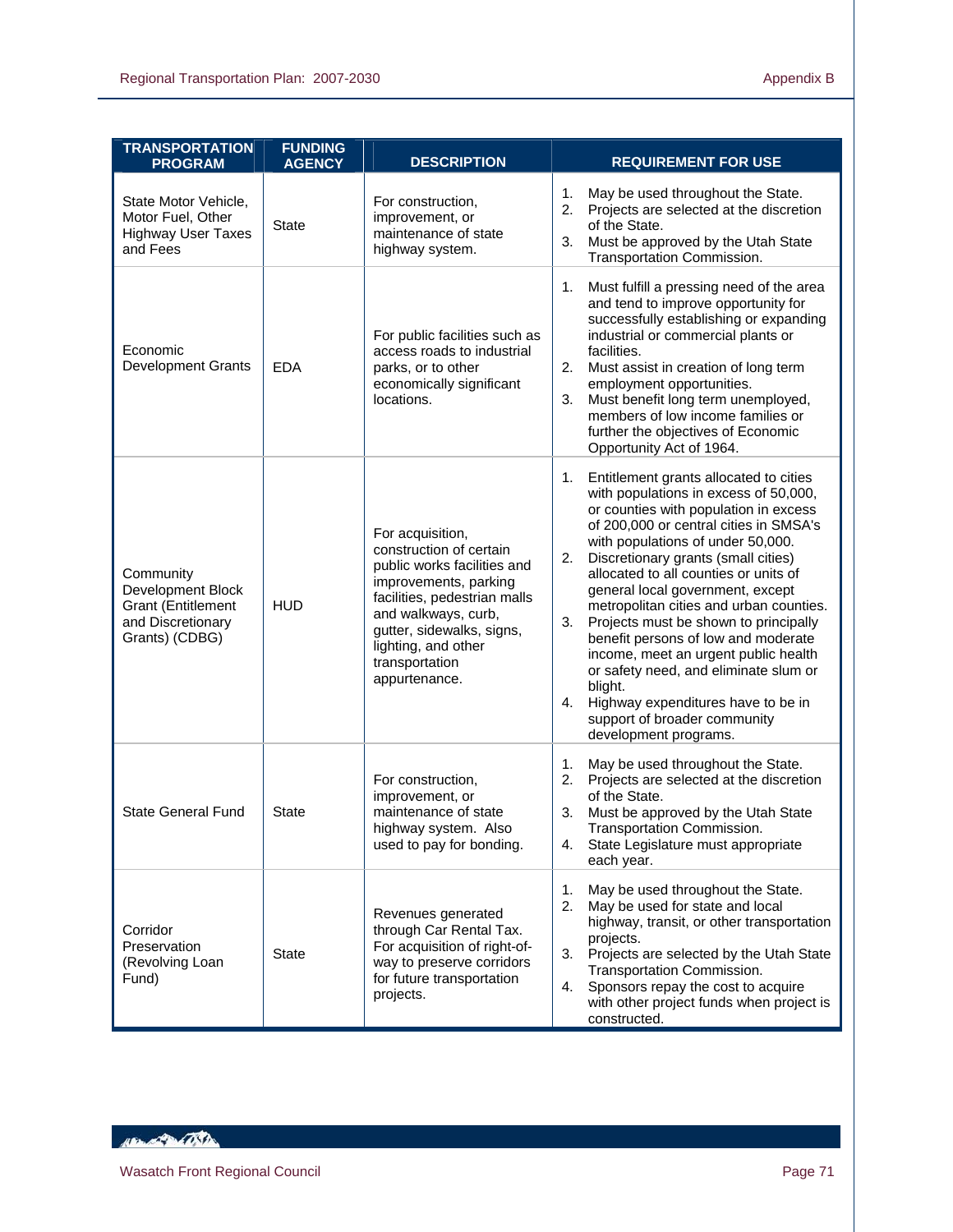| <b>TRANSPORTATION</b><br><b>PROGRAM</b>                     | <b>FUNDING</b><br><b>AGENCY</b>  | <b>DESCRIPTION</b>                                                                                                                                                                 | <b>REQUIREMENT FOR USE</b>                                                                                                                                                                                                                                                                                                                                                                                                                                                                                                                                                                                                                   |
|-------------------------------------------------------------|----------------------------------|------------------------------------------------------------------------------------------------------------------------------------------------------------------------------------|----------------------------------------------------------------------------------------------------------------------------------------------------------------------------------------------------------------------------------------------------------------------------------------------------------------------------------------------------------------------------------------------------------------------------------------------------------------------------------------------------------------------------------------------------------------------------------------------------------------------------------------------|
| Class B&C Program                                           | State                            | For road improvement<br>projects including<br>construction, improvement<br>or maintenance of city or<br>county streets and<br>highways.                                            | Allocation by formula to cities and<br>1.<br>counties throughout the State.<br>2.<br>Projects are selected at the discretion<br>of the city or county.<br>3.<br>Monies used primarily for street<br>maintenance.<br>Thirty percent of the funds must be<br>4.<br>used for construction projects or<br>maintenance projects over \$40,000.                                                                                                                                                                                                                                                                                                    |
| Special Improvement<br><b>Districts</b>                     | Cities and<br>Counties           | For permanently improving<br>the roadways, curb, gutter,<br>and sidewalks on any city<br>or county road.                                                                           | Must be within a special improvement<br>1.<br>district as set up by the County<br>Commission or City Council.<br>2.<br>The cost of road improvements in any<br>special road district except the<br>intersection of roads within such<br>districts shall be assessed upon the<br>lots and lands abutting upon the roads.                                                                                                                                                                                                                                                                                                                      |
| <b>Transit Sales Tax</b>                                    | <b>UTA</b>                       | For support of public<br>transit service in Salt Lake,<br>Davis, Weber, and Tooele<br>Counties.                                                                                    | Can be used to pay for operating and<br>1.<br>capital costs of transit service.<br>2.<br>One half percent sales tax has been<br>approved by voters in Salt Lake, Davis,<br>and Weber Counties.<br>3.<br>State law authorization is limited to one<br>half percent.                                                                                                                                                                                                                                                                                                                                                                           |
| Corridor<br><b>Preservation Funds</b><br>(Registration Fee) | Towns,<br>Cities and<br>Counties | This legislation enables<br>counties to increase<br>vehicle registration fees<br>by \$10 per vehicle, with<br>the funds to be used for<br>transportation corridor<br>preservation. | 1. These funds can be used by local<br>governments to acquire properties<br>that are in transportation corridors<br>identified by the WFRC's Regional<br>Transportation Plan.<br>2.<br>The legislation requires Council of<br>Governments (comprised of<br>mayors and elected county<br>officials) to prioritize property<br>acquisition projects.<br>3.<br>The Utah Department of<br>Transportation has responsibility<br>for seeing that the major<br>requirements of the legislation are<br>met, such as compliance with<br>federal property acquisition<br>procedures, and a locally adopted<br>access management plan, or<br>ordinance. |

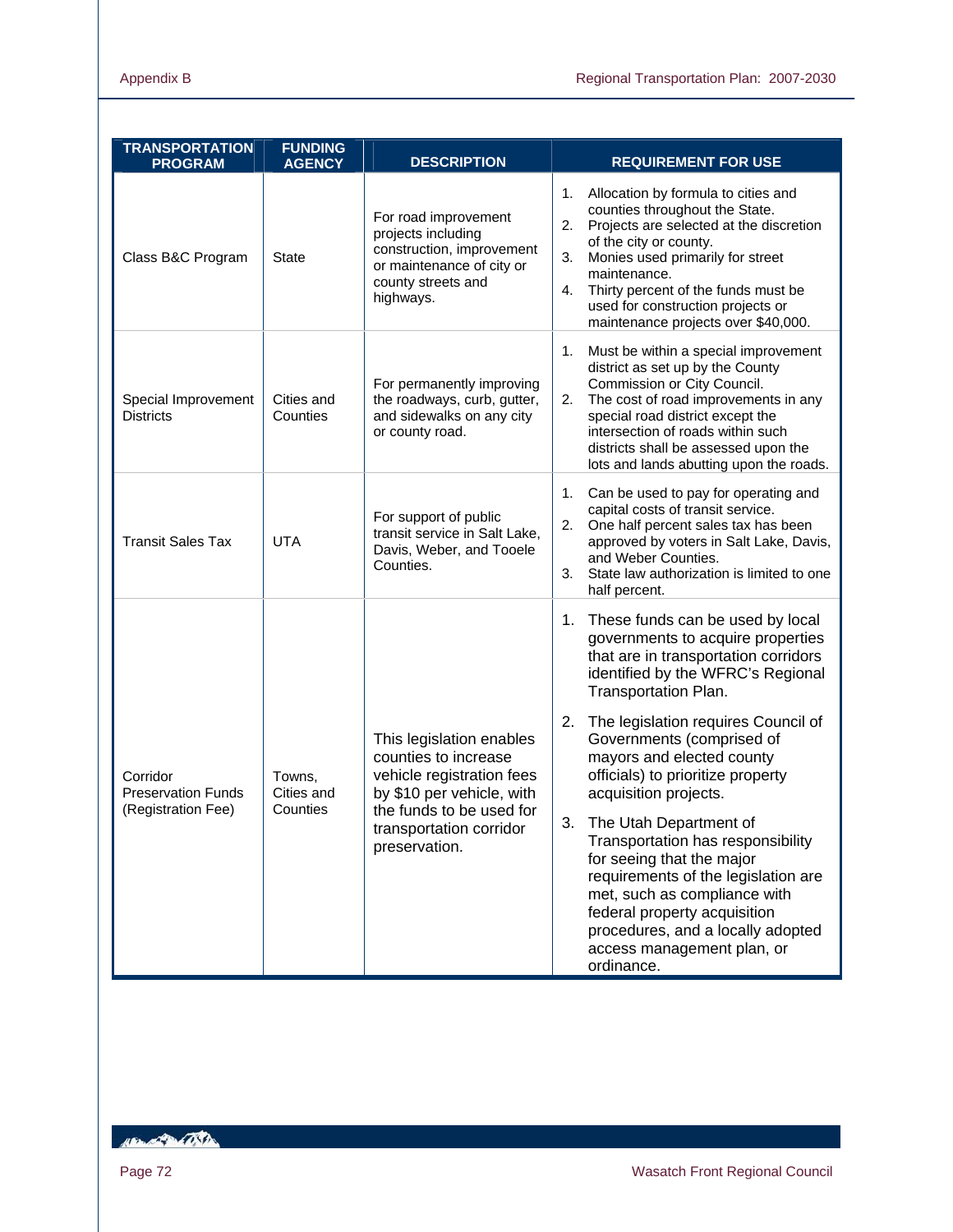| <b>TRANSPORTATION</b><br><b>PROGRAM</b> | <b>FUNDING</b><br><b>AGENCY</b>                                     | <b>DESCRIPTION</b>                                                                                                                                                                                                                                                                                                                                                                                               | <b>REQUIREMENT FOR USE</b>                                                                                                                                                                                                                                                                             |
|-----------------------------------------|---------------------------------------------------------------------|------------------------------------------------------------------------------------------------------------------------------------------------------------------------------------------------------------------------------------------------------------------------------------------------------------------------------------------------------------------------------------------------------------------|--------------------------------------------------------------------------------------------------------------------------------------------------------------------------------------------------------------------------------------------------------------------------------------------------------|
| <b>Tax Increment</b>                    | Towns,<br>Cities and<br>Counties                                    | For public facility<br>improvements within or<br>adjacent to redevelopment<br>project areas.                                                                                                                                                                                                                                                                                                                     | 1.<br>Removal of slum and blight with<br>redevelopment project area.<br>Must be for public improvements that<br>2.<br>support the redevelopment effort.<br>Establishment of redevelopment<br>3.<br>agency.<br>Identification of a redevelopment<br>4.<br>project area and a specific<br>redevelopment. |
| <b>Revenue Bonds</b>                    | Counties,<br>Cities,<br>Towns, &<br>Improvement<br><b>Districts</b> | For capital improvement<br>projects which generally<br>produce revenues.                                                                                                                                                                                                                                                                                                                                         | Revenue bonds may be issued where<br>1.<br>the revenue generated from the<br>improvement or other specifically<br>pledged revenues are used to finance<br>the bonds.                                                                                                                                   |
| Demonstration                           | <b>FHWA</b>                                                         | For studies, preliminary<br>engineering, construction,<br>etc. for projects designated<br>by Congress.                                                                                                                                                                                                                                                                                                           | 1.<br>Information relative to eligible<br>activities is specified in the project<br>description in the section of the law<br>authorizing it.                                                                                                                                                           |
| <b>General Fund</b>                     | Towns,<br>Cities and<br>Counties                                    | For transportation facility<br>improvements ranging<br>from maintenance to new<br>construction.                                                                                                                                                                                                                                                                                                                  | 1.<br>Major portion of fund is accumulated<br>through property taxes.<br>Projects are selected at the discretion<br>2.<br>of the city or county.<br>Funds are generally allocated in<br>3.<br>conjunction with the capital<br>improvements program needs of the<br>municipality.                       |
| Donations / User<br>Fee                 | Private                                                             | Private sources also need<br>to be considered for transit<br>improvements which will<br>provide benefits to them.<br>For example, businesses<br>or developers may be<br>willing to support either<br>capital expenses or<br>operating costs for transit<br>services which provide<br>them with special benefits,<br>such as a reduced need<br>for parking or increased<br>accessibility to their<br>development. | Municipal planning commission must<br>1.<br>review new subdivision plats and<br>conditional plan.                                                                                                                                                                                                      |
| Developer<br>Dedications                | Private                                                             | For transportation<br>improvements including<br>dedication of right-of-way<br>and new roads.                                                                                                                                                                                                                                                                                                                     | Municipal planning commission must<br>1.<br>review new subdivision plats and<br>conditional plan.                                                                                                                                                                                                      |

HELEN TO